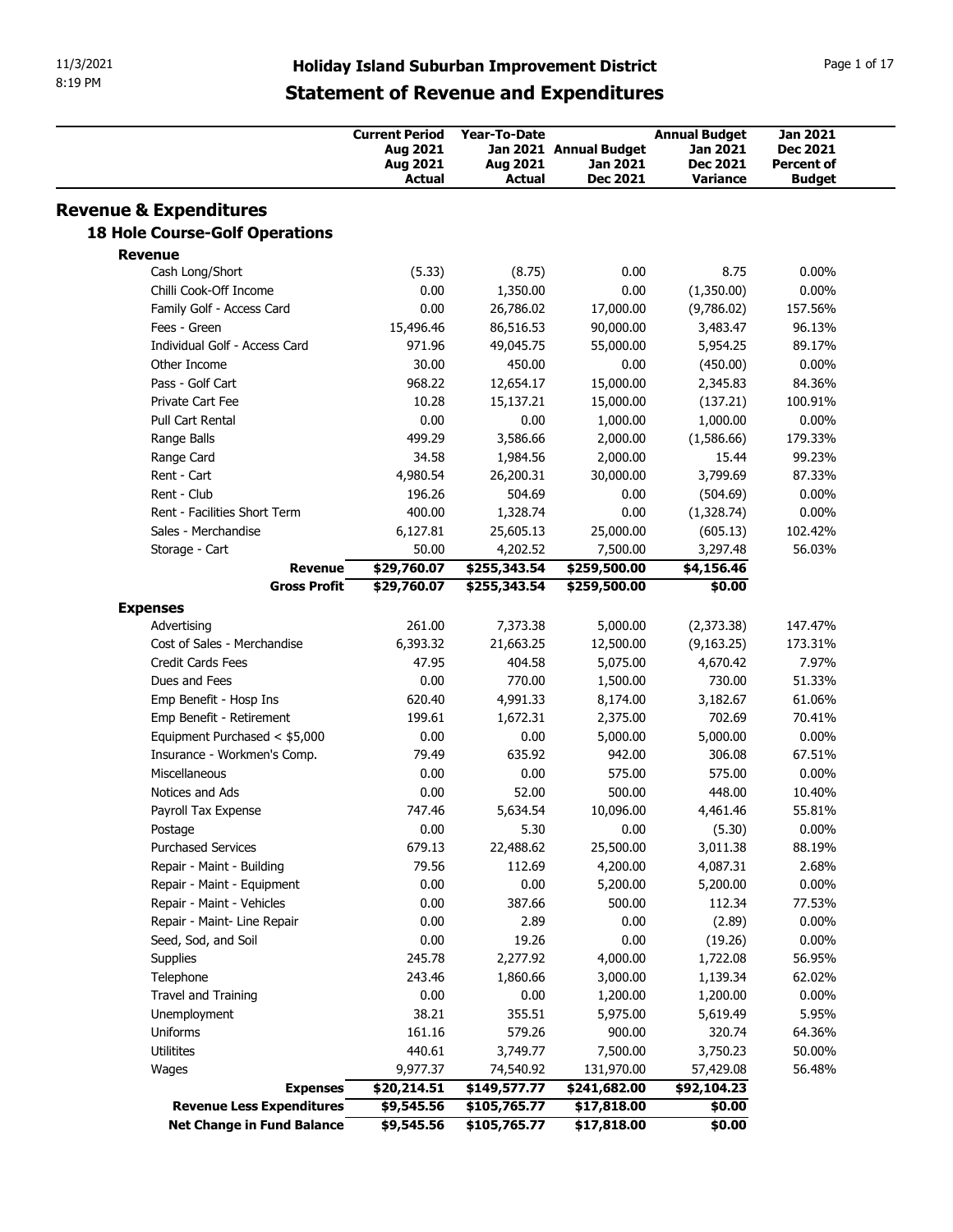| 11/3/2021<br>8:19 PM                       |                     |                                                                |                                                |                                                                                                     |                                                                        |                                                                          |
|--------------------------------------------|---------------------|----------------------------------------------------------------|------------------------------------------------|-----------------------------------------------------------------------------------------------------|------------------------------------------------------------------------|--------------------------------------------------------------------------|
|                                            |                     |                                                                |                                                | <b>Holiday Island Suburban Improvement District</b><br><b>Statement of Revenue and Expenditures</b> |                                                                        | Page 2 of 17                                                             |
|                                            |                     | <b>Current Period</b><br>Aug 2021<br>Aug 2021<br><b>Actual</b> | Year-To-Date<br>Aug 2021<br><b>Actual</b>      | Jan 2021 Annual Budget<br>Jan 2021<br><b>Dec 2021</b>                                               | <b>Annual Budget</b><br>Jan 2021<br><b>Dec 2021</b><br><b>Variance</b> | <b>Jan 2021</b><br><b>Dec 2021</b><br><b>Percent of</b><br><b>Budget</b> |
| <b>18-Hole Course Maintenance</b>          |                     |                                                                |                                                |                                                                                                     |                                                                        |                                                                          |
| <b>Revenue</b>                             |                     |                                                                |                                                |                                                                                                     |                                                                        |                                                                          |
| Contribution Income                        | <b>Revenue</b>      | 0.00<br>\$0.00                                                 | 4,106.00<br>\$4,106.00                         | 0.00<br>\$0.00                                                                                      | (4,106.00)<br>( \$4,106.00)                                            | $0.00\%$                                                                 |
| <b>Expenses</b>                            | <b>Gross Profit</b> | \$0.00                                                         | \$4,106.00                                     | \$0.00                                                                                              | \$0.00                                                                 |                                                                          |
| <b>Chemicals and Fertilizer</b>            |                     | (529.60)                                                       | 42,457.27                                      | 62,000.00                                                                                           | 19,542.73                                                              | 68.48%                                                                   |
| Dues and Fees                              |                     | 0.00                                                           | 465.00                                         | 1,200.00                                                                                            | 735.00                                                                 | 38.75%                                                                   |
| Emp Benefit - Hosp Ins                     |                     | 2,084.82                                                       | 16,628.81                                      | 17,883.00                                                                                           | 1,254.19                                                               | 92.99%                                                                   |
| Emp Benefit - Retirement                   |                     | 670.32                                                         | 5,520.34                                       | 5,023.00                                                                                            | (497.34)                                                               | 109.90%                                                                  |
| Equipment Purchased < \$5,000              |                     | 0.00                                                           | 5,577.07                                       | 3,400.00                                                                                            | (2, 177.07)                                                            | 164.03%                                                                  |
| Fuel Expense                               |                     | 1,605.74                                                       | 13,227.62                                      | 18,975.00                                                                                           | 5,747.38                                                               | 69.71%                                                                   |
| Insurance - Workmen's Comp.                |                     | 114.35                                                         | 914.80                                         | 2,542.00                                                                                            | 1,627.20                                                               | 35.99%                                                                   |
| <b>Interest Expense</b><br>Notices and Ads |                     | 439.55                                                         | 3,893.43                                       | 7,200.00                                                                                            | 3,306.57                                                               | 54.08%                                                                   |
| Payroll Tax Expense                        |                     | 0.00<br>1,278.15                                               | 213.55<br>10,157.44                            | 0.00<br>15,545.00                                                                                   | (213.55)<br>5,387.56                                                   | $0.00\%$<br>65.34%                                                       |
| <b>Purchased Services</b>                  |                     | 139.66                                                         | 7,000.42                                       | 7,963.00                                                                                            | 962.58                                                                 | 87.91%                                                                   |
| Repair - Maint - Building                  |                     | 0.00                                                           | 396.74                                         | 1,500.00                                                                                            | 1,103.26                                                               | 26.45%                                                                   |
| Repair - Maint - Equipment                 |                     | 366.50                                                         | 11,304.99                                      | 11,000.00                                                                                           | (304.99)                                                               | 102.77%                                                                  |
| Repair - Maint - Tires                     |                     | 0.00                                                           | 1,360.93                                       | 2,000.00                                                                                            | 639.07                                                                 | 68.05%                                                                   |
| Repair - Maint - Vehicles                  |                     | 0.00                                                           | 1,315.40                                       | 1,000.00                                                                                            | (315.40)                                                               | 131.54%                                                                  |
| Repair - Maint- Line Repair                |                     | 54.95                                                          | 4,568.06                                       | 9,000.00                                                                                            | 4,431.94                                                               | 50.76%                                                                   |
| Safety                                     |                     | 0.00                                                           | 458.12                                         | 400.00                                                                                              | (58.12)                                                                | 114.53%                                                                  |
| Seed, Sod, and Soil                        |                     | 0.00                                                           | 8,861.66                                       | 15,000.00                                                                                           | 6,138.34                                                               | 59.08%                                                                   |
| Supplies                                   |                     | 288.51                                                         | 3,307.17                                       | 2,600.00                                                                                            | (707.17)                                                               | 127.20%                                                                  |
| Telephone                                  |                     | 154.82                                                         | 1,147.74                                       | 2,400.00                                                                                            | 1,252.26                                                               | 47.82%                                                                   |
| Travel and Training                        |                     | 0.00                                                           | 850.00                                         | 2,500.00                                                                                            | 1,650.00                                                               | 34.00%                                                                   |
| Unemployment                               |                     | 21.68                                                          | 489.96                                         | 3,000.00                                                                                            | 2,510.04                                                               | 16.33%                                                                   |
| Uniforms                                   |                     | 0.00                                                           | 1,179.62                                       | 1,000.00                                                                                            | (179.62)                                                               | 117.96%                                                                  |
| Utilitites                                 |                     | 2,831.94                                                       | 16,651.22                                      | 20,000.00                                                                                           | 3,348.78                                                               | 83.26%                                                                   |
|                                            | <b>Expenses</b>     | 17,402.94<br>\$26,924.33                                       | 128,683.32<br>\$286,630.68                     | 203,202.00<br>\$416,333.00                                                                          | 74,518.68<br>\$129,702.32                                              | 63.33%                                                                   |
| Wages                                      |                     |                                                                |                                                | $( $26,924.33)$ $( $282,524.68)$ $( $416,333.00)$                                                   | \$0.00                                                                 |                                                                          |
| Revenue Less Expenditures                  |                     |                                                                | $($26,924.33)$ $($282,524.68)$ $($416,333.00)$ |                                                                                                     | \$0.00                                                                 |                                                                          |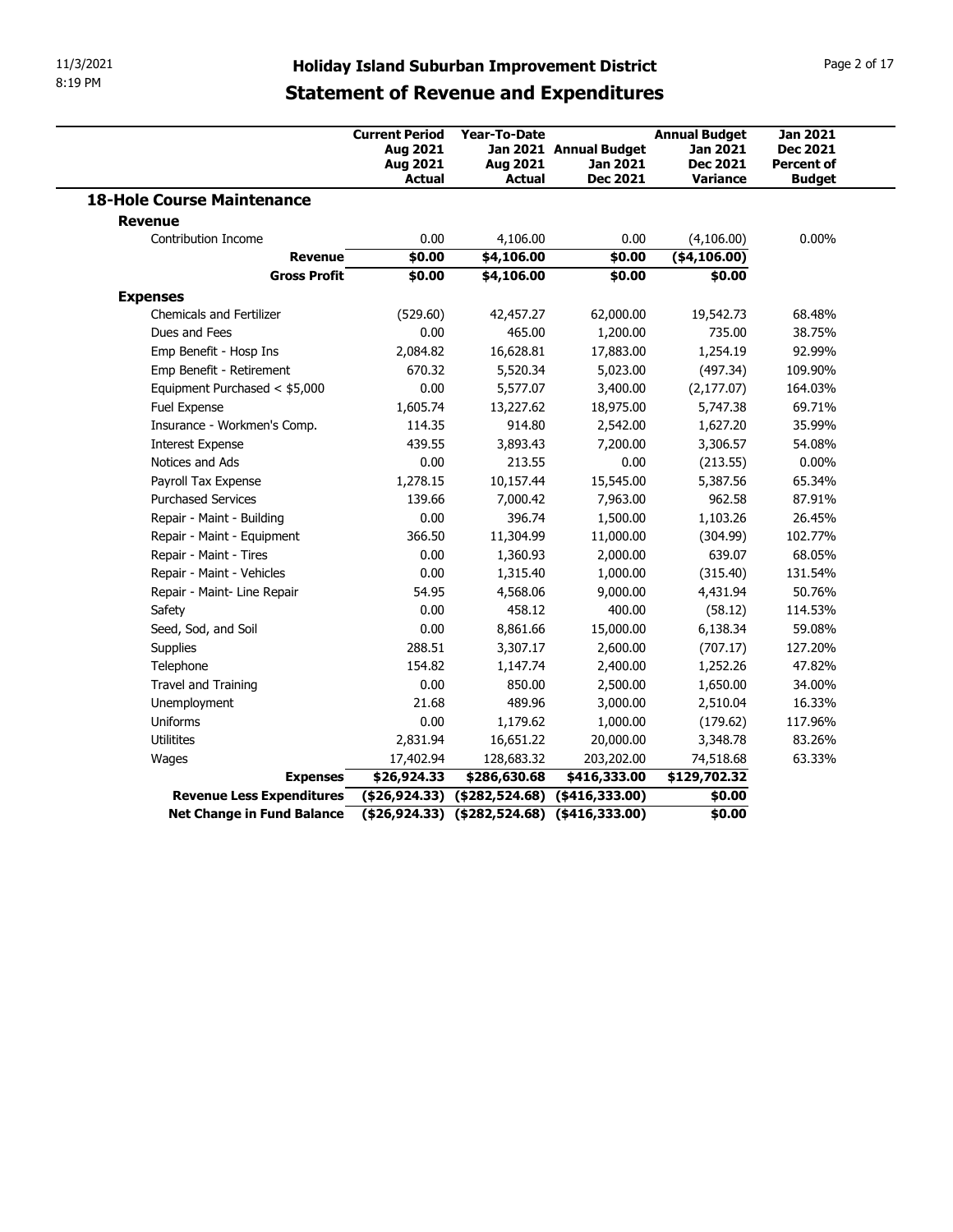| 11/3/2021                                     |                                   |                                                         |                                           |                                                     |                                                                        |                                                                          |
|-----------------------------------------------|-----------------------------------|---------------------------------------------------------|-------------------------------------------|-----------------------------------------------------|------------------------------------------------------------------------|--------------------------------------------------------------------------|
|                                               |                                   |                                                         |                                           |                                                     |                                                                        |                                                                          |
| 8:19 PM                                       |                                   |                                                         |                                           | <b>Holiday Island Suburban Improvement District</b> |                                                                        | Page 3 of 17                                                             |
|                                               |                                   |                                                         |                                           | <b>Statement of Revenue and Expenditures</b>        |                                                                        |                                                                          |
|                                               |                                   | <b>Current Period</b><br>Aug 2021<br>Aug 2021<br>Actual | Year-To-Date<br>Aug 2021<br><b>Actual</b> | Jan 2021 Annual Budget<br>Jan 2021<br>Dec 2021      | <b>Annual Budget</b><br><b>Jan 2021</b><br><b>Dec 2021</b><br>Variance | <b>Jan 2021</b><br><b>Dec 2021</b><br><b>Percent of</b><br><b>Budget</b> |
| <b>Administrative Dept</b>                    |                                   |                                                         |                                           |                                                     |                                                                        |                                                                          |
| <b>Revenue</b>                                |                                   |                                                         |                                           |                                                     |                                                                        |                                                                          |
| Cash Long/Short                               |                                   | 0.00                                                    | (88.49)                                   | 0.00<br>0.00                                        | 88.49                                                                  | $0.00\%$                                                                 |
| Facilities Rental - Long Term<br>Other Income |                                   | 900.00<br>1,212.00                                      | 4,050.00<br>6,249.75                      | 24,000.00                                           | (4,050.00)<br>17,750.25                                                | $0.00\%$<br>26.04%                                                       |
|                                               | <b>Revenue</b>                    | \$2,112.00                                              | \$10,211.26                               | \$24,000.00                                         | \$13,788.74                                                            |                                                                          |
|                                               | <b>Gross Profit</b>               | \$2,112.00                                              | \$10,211.26                               | \$24,000.00                                         | \$0.00                                                                 |                                                                          |
| <b>Expenses</b>                               |                                   |                                                         |                                           |                                                     |                                                                        |                                                                          |
| Auditors' Fees                                |                                   | 0.00                                                    | 12,177.29                                 | 26,282.00                                           | 14,104.71                                                              | 46.33%                                                                   |
| Capital Improvements - Facilit                |                                   | 0.00                                                    | 4,500.00                                  | 25,000.00                                           | 20,500.00                                                              | 18.00%                                                                   |
| Credit Cards Fees<br>Dues and Fees            |                                   | 418.82<br>0.00                                          | 2,003.33<br>162.00                        | 3,600.00<br>684.00                                  | 1,596.67<br>522.00                                                     | 55.65%<br>23.68%                                                         |
| Emp Benefit - Hosp Ins                        |                                   | 1,240.80                                                | 11,167.20                                 | 20,047.00                                           | 8,879.80                                                               | 55.71%                                                                   |
| Emp Benefit - Retirement                      |                                   | 899.59                                                  | 6,826.03                                  | 11,021.00                                           | 4,194.97                                                               | 61.94%                                                                   |
| Equipment Purchased < \$5,000                 |                                   | 7,428.06                                                | 9,928.59                                  | 5,000.00                                            | (4,928.59)                                                             | 198.57%                                                                  |
| Insurance - Workmen's Comp.                   |                                   | 24.82                                                   | 198.56                                    | 188.00                                              | (10.56)                                                                | 105.62%                                                                  |
| Miscellaneous                                 |                                   | 1,336.40                                                | 6,908.95                                  | 1,800.00                                            | (5, 108.95)                                                            | 383.83%                                                                  |
| Notices and Ads                               |                                   | 0.00                                                    | 363.58                                    | 960.00                                              | 596.42                                                                 | 37.87%                                                                   |
| Payroll Tax Expense<br>Postage                |                                   | 2,310.37<br>0.00                                        | 14,712.71<br>6,157.61                     | 22,227.00<br>20,000.00                              | 7,514.29<br>13,842.39                                                  | 66.19%<br>30.79%                                                         |
| <b>Purchased Services</b>                     |                                   | 2,850.81                                                | 15,015.83                                 | 17,136.00                                           | 2,120.17                                                               | 87.63%                                                                   |
| Repair - Maint - Building                     |                                   | 530.47                                                  | 1,776.18                                  | 4,550.00                                            | 2,773.82                                                               | 39.04%                                                                   |
| Repair - Maint - Equipment                    |                                   | 321.00                                                  | 394.84                                    | 960.00                                              | 565.16                                                                 | 41.13%                                                                   |
| Repair - Maint - Vehicles                     |                                   | 0.00                                                    | 0.00                                      | 400.00                                              | 400.00                                                                 | $0.00\%$                                                                 |
| Supplies                                      |                                   | 821.27                                                  | 6,470.97                                  | 8,500.00                                            | 2,029.03                                                               | 76.13%                                                                   |
| Telephone                                     |                                   | 637.04                                                  | 4,205.13                                  | 7,200.00                                            | 2,994.87                                                               | 58.40%                                                                   |
| Travel and Training<br>Unemployment           |                                   | 150.00<br>72.02                                         | 150.00<br>554.37                          | 1,200.00<br>3,590.00                                | 1,050.00                                                               | 12.50%<br>15.44%                                                         |
| Uniforms                                      |                                   | 292.15                                                  | 292.15                                    | 0.00                                                | 3,035.63<br>(292.15)                                                   | $0.00\%$                                                                 |
| Utilitites                                    |                                   | 771.95                                                  | 5,226.62                                  | 7,740.00                                            | 2,513.38                                                               | 67.53%                                                                   |
| Wages                                         |                                   | 30,614.43                                               | 165,705.55                                | 302,213.00                                          | 136,507.45                                                             | 54.83%                                                                   |
|                                               | <b>Expenses</b>                   | \$50,720.00                                             | \$274,897.49                              | \$490,298.00                                        | \$215,400.51                                                           |                                                                          |
|                                               | <b>Net Change in Fund Balance</b> |                                                         |                                           | $(48,608.00)$ $(4264,686.23)$ $(466,298.00)$        | \$0.00<br>\$0.00                                                       |                                                                          |
| Revenue Less Expenditures                     |                                   | $(48,608.00)$ $(4264,686.23)$ $(466,298.00)$            |                                           |                                                     |                                                                        |                                                                          |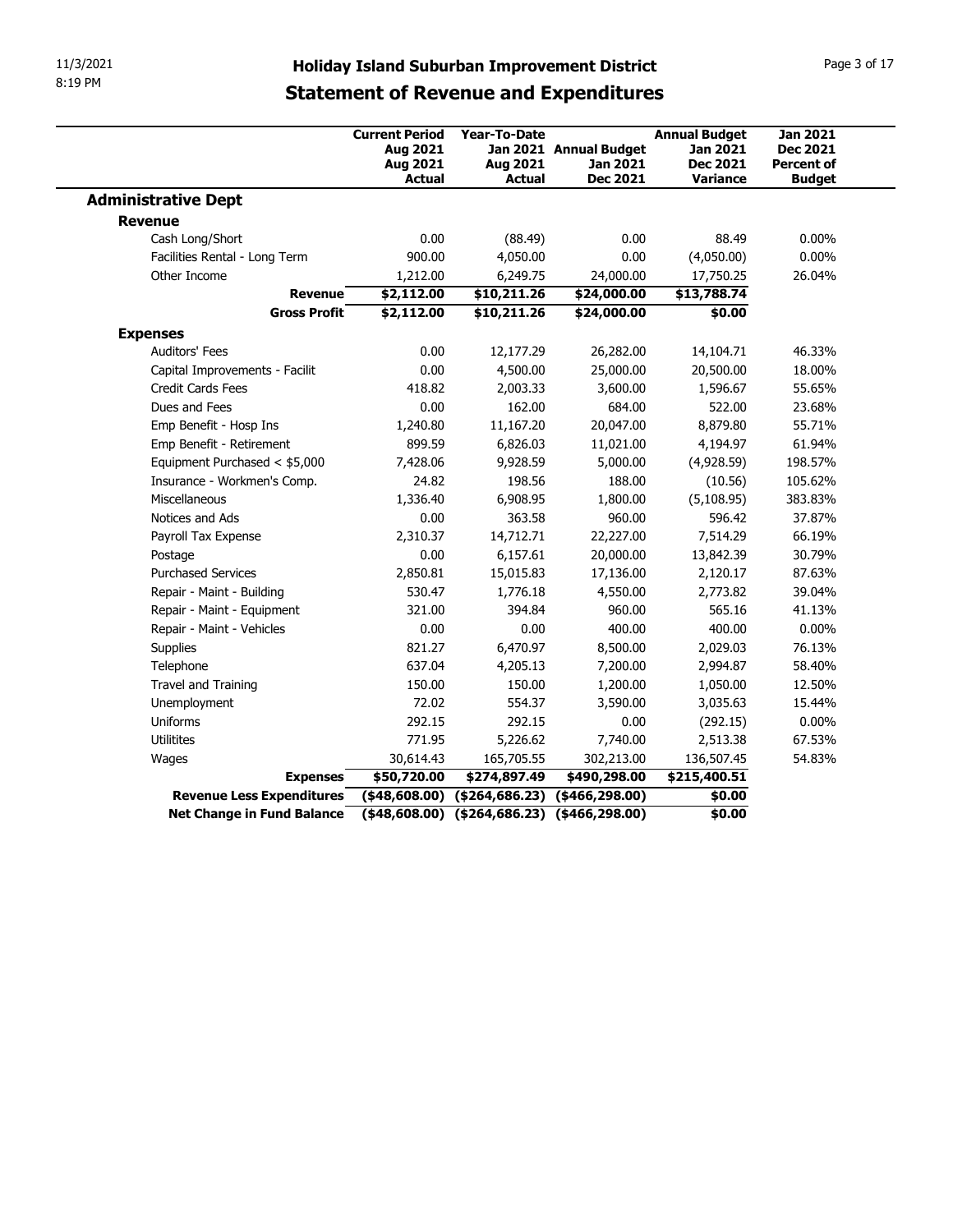| 11/3/2021                                               | <b>Holiday Island Suburban Improvement District</b> |                          |                          |                      | Page 4 of 17      |
|---------------------------------------------------------|-----------------------------------------------------|--------------------------|--------------------------|----------------------|-------------------|
| 8:19 PM                                                 | <b>Statement of Revenue and Expenditures</b>        |                          |                          |                      |                   |
|                                                         |                                                     |                          |                          |                      |                   |
|                                                         | <b>Current Period</b>                               | Year-To-Date             |                          | <b>Annual Budget</b> | <b>Jan 2021</b>   |
|                                                         | Aug 2021                                            |                          | Jan 2021 Annual Budget   | Jan 2021             | <b>Dec 2021</b>   |
|                                                         | Aug 2021                                            | Aug 2021                 | Jan 2021                 | Dec 2021             | <b>Percent of</b> |
| <b>Campground Recreation</b>                            | Actual                                              | <b>Actual</b>            | <b>Dec 2021</b>          | <b>Variance</b>      | <b>Budget</b>     |
|                                                         |                                                     |                          |                          |                      |                   |
|                                                         |                                                     |                          |                          |                      |                   |
| <b>Revenue</b>                                          |                                                     |                          |                          |                      |                   |
| Cash Long/Short                                         | 0.00                                                | 14.22                    | 0.00                     | (14.22)              | $0.00\%$          |
| Rent - Facilities Short Term                            | 3,824.26                                            | 18,792.66                | 15,000.00                | (3,792.66)           | 125.28%           |
| <b>Revenue</b>                                          | \$3,824.26                                          | \$18,806.88              | \$15,000.00              | $($ \$3,806.88)      |                   |
| <b>Gross Profit</b>                                     | \$3,824.26                                          | \$18,806.88              | \$15,000.00              | \$0.00               |                   |
| <b>Expenses</b>                                         |                                                     |                          |                          |                      |                   |
| Advertising                                             | 0.00                                                | 1,000.00                 | 1,000.00                 | 0.00                 | 100.00%           |
| <b>Purchased Services</b>                               | 801.41                                              | 3,731.89                 | 4,915.00                 | 1,183.11             | 75.93%            |
| Repair - Maint - Building                               | 0.00                                                | 1,492.74                 | 500.00                   | (992.74)             | 298.55%           |
| Repair - Maint - Equipment                              | 0.00                                                | 17.97                    | 175.00                   | 157.03               | 10.27%            |
| Repair- Maint- Parts/Material                           | 0.00                                                | 0.00                     | 105.00                   | 105.00               | $0.00\%$          |
| Supplies                                                | 0.00                                                | 0.00                     | 200.00                   | 200.00               | $0.00\%$          |
| Telephone                                               | 198.73                                              | 1,104.20                 | 1,200.00                 | 95.80                | 92.02%            |
| Utilitites                                              | 880.41                                              | 3,142.85                 | 3,770.00                 | 627.15               | 83.36%            |
| <b>Expenses</b>                                         | \$1,880.55                                          | \$10,489.65              | \$11,865.00              | \$1,375.35           |                   |
| Revenue Less Expenditures<br>Net Change in Fund Balance | \$1,943.71<br>\$1,943.71                            | \$8,317.23<br>\$8,317.23 | \$3,135.00<br>\$3,135.00 | \$0.00<br>\$0.00     |                   |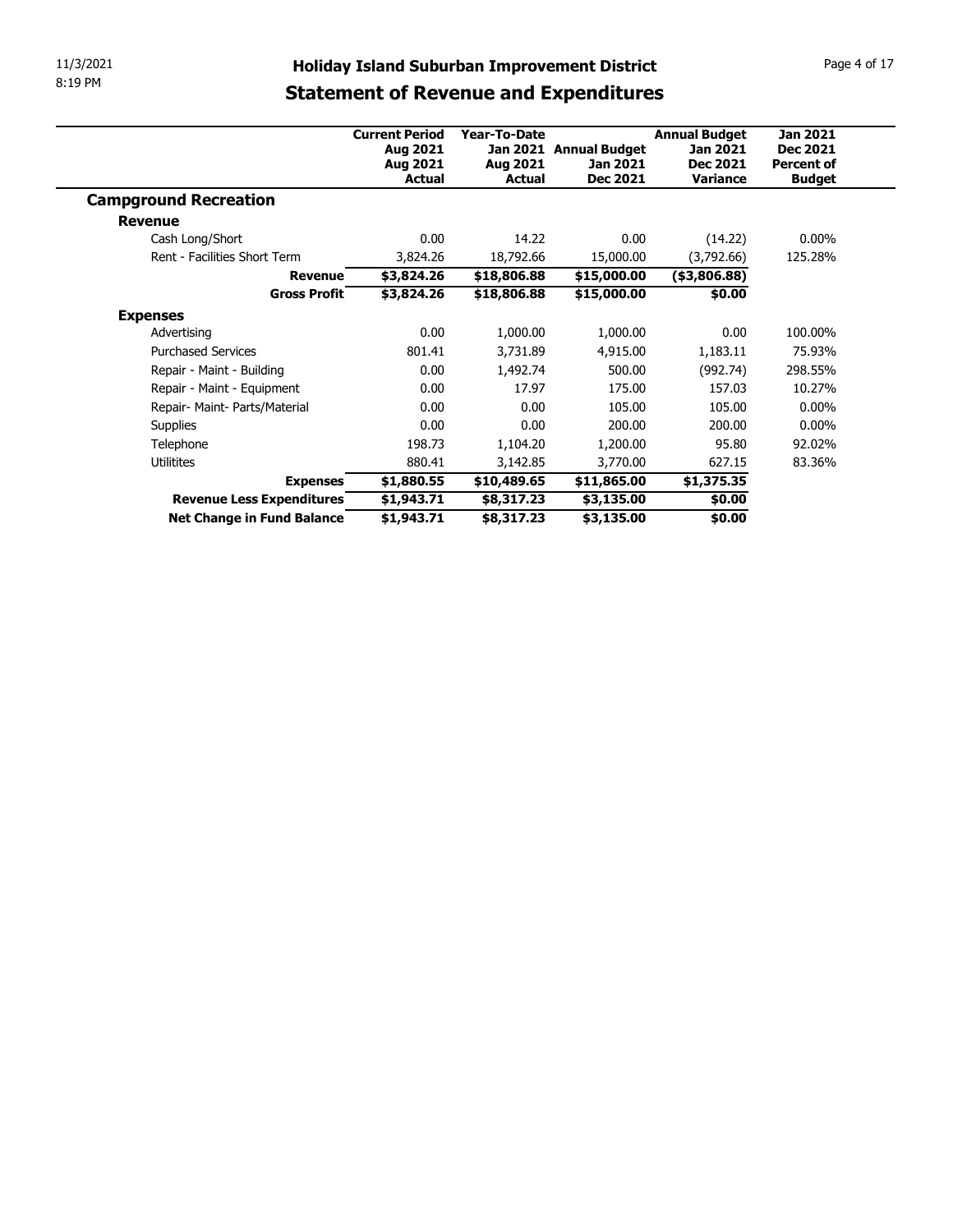| 11/3/2021                                      |                       |                           |                                                     |                      | Page 5 of 17                         |
|------------------------------------------------|-----------------------|---------------------------|-----------------------------------------------------|----------------------|--------------------------------------|
|                                                |                       |                           | <b>Holiday Island Suburban Improvement District</b> |                      |                                      |
|                                                |                       |                           | <b>Statement of Revenue and Expenditures</b>        |                      |                                      |
|                                                |                       |                           |                                                     |                      |                                      |
|                                                | <b>Current Period</b> | Year-To-Date              |                                                     | <b>Annual Budget</b> | <b>Jan 2021</b>                      |
|                                                | Aug 2021<br>Aug 2021  | Aug 2021                  | Jan 2021 Annual Budget<br>Jan 2021                  | Jan 2021<br>Dec 2021 | <b>Dec 2021</b><br><b>Percent of</b> |
|                                                | Actual                | <b>Actual</b>             | <b>Dec 2021</b>                                     | <b>Variance</b>      | <b>Budget</b>                        |
|                                                |                       |                           |                                                     |                      |                                      |
|                                                |                       |                           |                                                     |                      |                                      |
| <b>Clubhouse</b>                               |                       | (275.00)                  | 7,500.00                                            | 7,775.00             | (3.67%)                              |
| <b>Revenue</b><br>Rent - Facilities Short Term |                       |                           |                                                     |                      |                                      |
| <b>Revenue</b>                                 | 0.00                  |                           |                                                     |                      |                                      |
| <b>Gross Profit</b>                            | \$0.00<br>\$0.00      | $(*275.00)$<br>(\$275.00) | \$7,500.00                                          | \$7,775.00           |                                      |
|                                                |                       |                           | \$7,500.00                                          | \$0.00               |                                      |
| <b>Expenses</b>                                | 0.00                  | 0.00                      |                                                     |                      | $0.00\%$                             |
| Advertising                                    |                       | 252.06                    | 2,000.00<br>513.00                                  | 2,000.00             | 49.13%                               |
| Payroll Tax Expense                            | 42.29                 |                           |                                                     | 260.94               |                                      |
| <b>Purchased Services</b>                      | 536.21                | 1,481.53                  | 780.00                                              | (701.53)             | 189.94%                              |
| Repair - Maint - Building                      | 0.00                  | 33.11                     | 4,500.00                                            | 4,466.89             | 0.74%                                |
| Repair - Maint - Equipment                     | 0.00                  | 0.00                      | 2,400.00                                            | 2,400.00             | $0.00\%$                             |
| Seed, Sod, and Soil                            | 0.00<br>0.00          | 19.26<br>332.00           | 0.00<br>2,300.00                                    | (19.26)<br>1,968.00  | $0.00\%$<br>14.43%                   |
| Supplies<br>Telephone                          | 0.00                  | 51.83                     | 0.00                                                | (51.83)              | $0.00\%$                             |
| Unemployment                                   | 3.87                  | 23.05                     | 474.00                                              | 450.95               | 4.86%                                |
| Utilitites                                     | 554.52                | 3,881.83                  | 9,600.00                                            | 5,718.17             | 40.44%                               |
| Wages                                          | 552.75                | 3,099.50                  | 6,705.00                                            | 3,605.50             | 46.23%                               |
| <b>Expenses</b>                                | \$1,689.64            | \$9,174.17                | \$29,272.00                                         | \$20,097.83          |                                      |
| Revenue Less Expenditures                      | (\$1,689.64)          | ( \$9,449.17)             | (\$21,772.00)                                       | \$0.00               |                                      |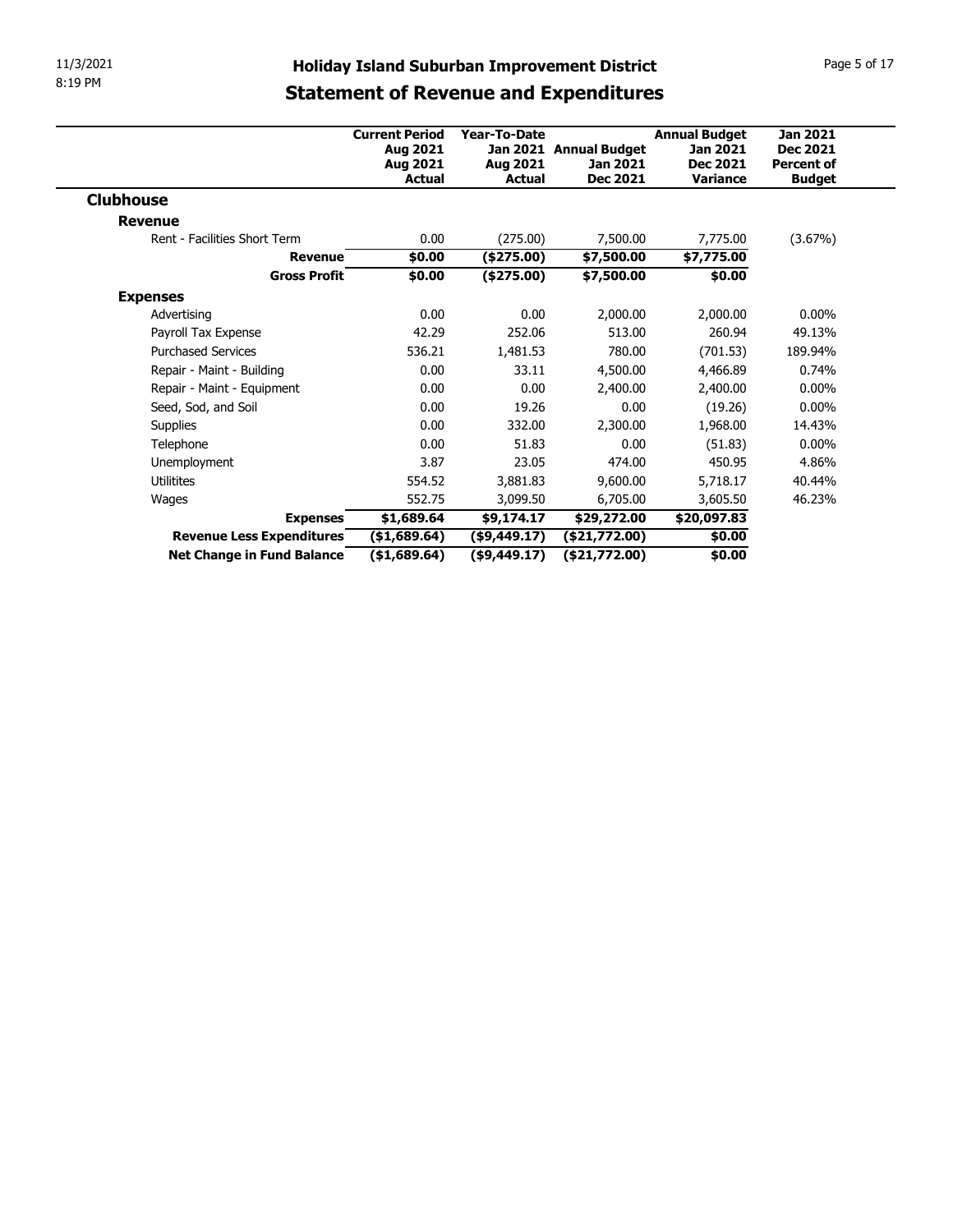| 11/3/2021                                               |                                                                                                     |                                           |                                                       |                                                                        |                                                                          |
|---------------------------------------------------------|-----------------------------------------------------------------------------------------------------|-------------------------------------------|-------------------------------------------------------|------------------------------------------------------------------------|--------------------------------------------------------------------------|
| 8:19 PM                                                 | <b>Holiday Island Suburban Improvement District</b><br><b>Statement of Revenue and Expenditures</b> |                                           |                                                       |                                                                        | Page 6 of 17                                                             |
|                                                         | <b>Current Period</b><br>Aug 2021<br>Aug 2021<br><b>Actual</b>                                      | Year-To-Date<br>Aug 2021<br><b>Actual</b> | Jan 2021 Annual Budget<br>Jan 2021<br><b>Dec 2021</b> | <b>Annual Budget</b><br>Jan 2021<br><b>Dec 2021</b><br><b>Variance</b> | <b>Jan 2021</b><br><b>Dec 2021</b><br><b>Percent of</b><br><b>Budget</b> |
| <b>Fire Dept</b>                                        |                                                                                                     |                                           |                                                       |                                                                        |                                                                          |
| <b>Revenue</b>                                          |                                                                                                     |                                           |                                                       |                                                                        |                                                                          |
| Act 833                                                 | 13,485.79                                                                                           | 13,485.79                                 | 16,000.00                                             | 2,514.21                                                               | 84.29%                                                                   |
| Contribution Income                                     | 0.00                                                                                                | 0.00                                      | 1,000.00                                              | 1,000.00                                                               | $0.00\%$                                                                 |
| Other Income                                            | 0.00                                                                                                | 4,523.05                                  | 46,837.00                                             | 42,313.95                                                              | 9.66%                                                                    |
| Security Fee                                            | 4,043.32<br>\$17,529.11<br><b>Revenue</b>                                                           | 32,071.37<br>\$50,080.21                  | 45,600.00<br>\$109,437.00                             | 13,528.63<br>\$59,356.79                                               | 70.33%                                                                   |
| <b>Gross Profit</b>                                     | \$17,529.11                                                                                         | \$50,080.21                               | \$109,437.00                                          | \$0.00                                                                 |                                                                          |
| <b>Expenses</b>                                         |                                                                                                     |                                           |                                                       |                                                                        |                                                                          |
| Act 833                                                 | 0.00                                                                                                | 8,568.86                                  | 8,300.00                                              | (268.86)                                                               | 103.24%                                                                  |
| Dues and Fees                                           | 0.00                                                                                                | 40.00                                     | 800.00                                                | 760.00                                                                 | 5.00%                                                                    |
| Emp Benefit - Hosp Ins                                  | 1,522.14                                                                                            | 10,901.45                                 | 11,100.00                                             | 198.55                                                                 | 98.21%                                                                   |
| Emp Benefit - LOPFI                                     | 285.30                                                                                              | 17,307.35                                 | 30,633.00                                             | 13,325.65                                                              | 56.50%                                                                   |
| Emp Benefit - Retirement                                | 250.00                                                                                              | 602.04                                    | 6,259.00                                              | 5,656.96                                                               | 9.62%                                                                    |
| Equipment Purchased < \$5,000<br>Fuel Expense           | 513.88<br>653.41                                                                                    | 1,769.88<br>5,757.27                      | 4,000.00<br>8,000.00                                  | 2,230.12<br>2,242.73                                                   | 44.25%<br>71.97%                                                         |
| Insurance - Workmen's Comp.                             | 219.53                                                                                              | 1,756.24                                  | 4,708.00                                              | 2,951.76                                                               | 37.30%                                                                   |
| Miscellaneous                                           | 0.00                                                                                                | 5,000.00                                  | 0.00                                                  | (5,000.00)                                                             | $0.00\%$                                                                 |
| Payroll Tax Expense                                     | 594.55                                                                                              | 3,297.19                                  | 3,726.00                                              | 428.81                                                                 | 88.49%                                                                   |
| Personnel Reimbursement                                 | 0.00                                                                                                | 6,649.98                                  | 16,000.00                                             | 9,350.02                                                               | 41.56%                                                                   |
| Postage                                                 | 0.00                                                                                                | 11.00                                     | 0.00                                                  | (11.00)                                                                | $0.00\%$                                                                 |
| PPE                                                     | 0.00                                                                                                | 0.00                                      | 6,000.00                                              | 6,000.00                                                               | $0.00\%$                                                                 |
| <b>Purchased Services</b>                               | 549.30                                                                                              | 5,000.12                                  | 3,800.00                                              | (1,200.12)                                                             | 131.58%                                                                  |
| Repair - Maint - Building<br>Repair - Maint - Equipment | 7.92<br>2,870.44                                                                                    | 1,339.99<br>2,870.44                      | 4,200.00<br>3,800.00                                  | 2,860.01<br>929.56                                                     | 31.90%<br>75.54%                                                         |
| Repair - Maint - Radio                                  | 0.00                                                                                                | 291.94                                    | 3,000.00                                              | 2,708.06                                                               | 9.73%                                                                    |
| Repair - Maint - Tires                                  | 0.00                                                                                                | 2,849.43                                  | 2,800.00                                              | (49.43)                                                                | 101.77%                                                                  |
| Repair - Maint - Vehicles                               | 0.00                                                                                                | 7,327.03                                  | 4,700.00                                              | (2,627.03)                                                             | 155.89%                                                                  |
| Supplies                                                | 37.92                                                                                               | 885.83                                    | 2,000.00                                              | 1,114.17                                                               | 44.29%                                                                   |
| Telephone                                               | 511.90                                                                                              | 3,921.79                                  | 3,420.00                                              | (501.79)                                                               | 114.67%                                                                  |
| Travel and Training                                     | 0.00                                                                                                | 39.90                                     | 3,000.00                                              | 2,960.10                                                               | 1.33%                                                                    |
| Unemployment                                            | 0.00                                                                                                | 286.37                                    | 1,733.00                                              | 1,446.63                                                               | 16.52%                                                                   |
| Uniforms                                                | 0.00                                                                                                | 1,122.21                                  | 900.00                                                | (222.21)                                                               | 124.69%                                                                  |
| Utilitites                                              | 625.17                                                                                              | 4,855.99                                  | 7,000.00                                              | 2,144.01                                                               | 69.37%                                                                   |
| Wages                                                   | 16,519.37                                                                                           | 111,726.82                                | 130,726.00                                            | 18,999.18                                                              | 85.47%                                                                   |
|                                                         | <b>Expenses</b><br>\$25,160.83                                                                      | \$204,179.12                              | \$270,605.00                                          | \$66,425.88                                                            |                                                                          |
| Revenue Less Expenditures                               |                                                                                                     |                                           | $( $7,631.72)$ $( $154,098.91)$ $( $161,168.00)$      | \$0.00                                                                 |                                                                          |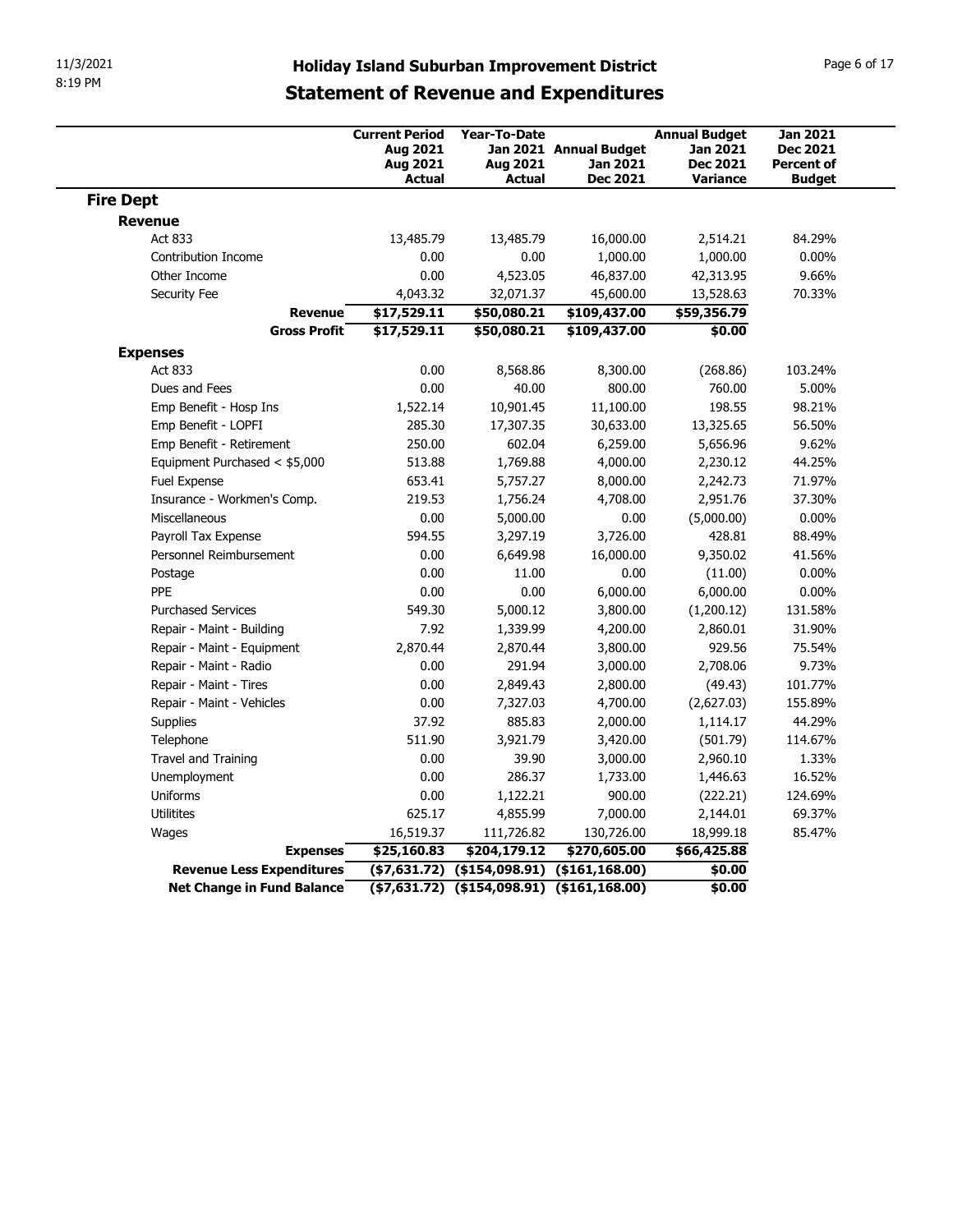| 11/3/2021                      |                       |              | <b>Holiday Island Suburban Improvement District</b> |                      | Page 7 of 17      |
|--------------------------------|-----------------------|--------------|-----------------------------------------------------|----------------------|-------------------|
| 8:19 PM                        |                       |              | <b>Statement of Revenue and Expenditures</b>        |                      |                   |
|                                | <b>Current Period</b> | Year-To-Date |                                                     | <b>Annual Budget</b> | <b>Jan 2021</b>   |
|                                | Aug 2021              |              | Jan 2021 Annual Budget                              | Jan 2021             | <b>Dec 2021</b>   |
|                                | Aug 2021              | Aug 2021     | Jan 2021                                            | <b>Dec 2021</b>      | <b>Percent of</b> |
| <b>General Revenues</b>        | Actual                | Actual       | <b>Dec 2021</b>                                     | Variance             | <b>Budget</b>     |
|                                |                       |              |                                                     |                      |                   |
| <b>Revenue</b><br>Other Income | 200.00                | 200.00       | 0.00                                                | (200.00)             | $0.00\%$          |
| Revenue                        | \$200.00              | \$200.00     | \$0.00                                              | (\$200.00)           |                   |
| <b>Gross Profit</b>            | \$200.00              | \$200.00     | \$0.00                                              | \$0.00               |                   |
| Revenue Less Expenditures      | \$200.00              | \$200.00     | \$0.00                                              | \$0.00               |                   |
| Net Change in Fund Balance     | \$200.00              | \$200.00     | \$0.00                                              | \$0.00               |                   |
|                                |                       |              |                                                     |                      |                   |
|                                |                       |              |                                                     |                      |                   |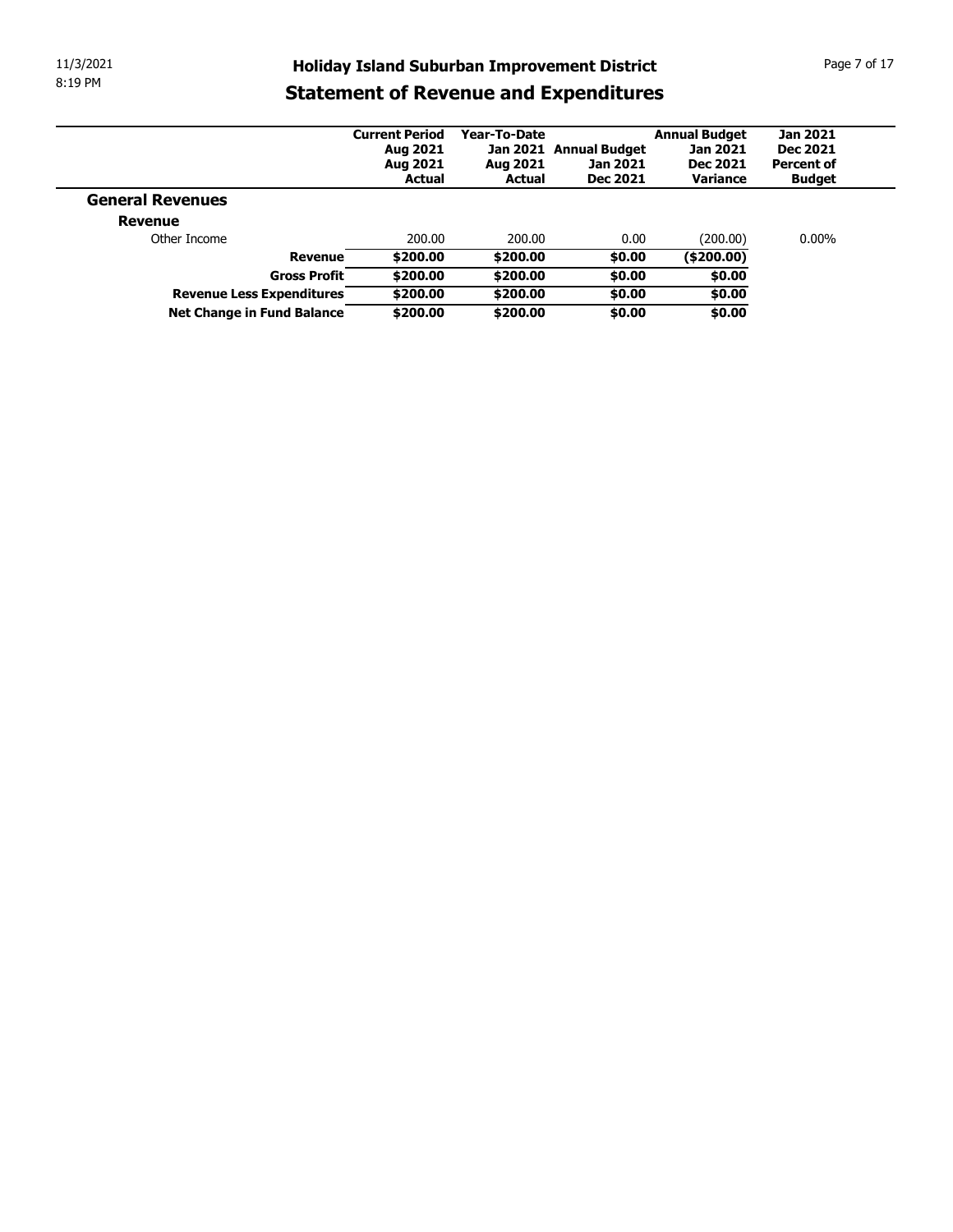| 11/3/2021                                               |                                 |                              |                                                     |                               | Page 8 of 17                         |  |  |  |
|---------------------------------------------------------|---------------------------------|------------------------------|-----------------------------------------------------|-------------------------------|--------------------------------------|--|--|--|
| 8:19 PM                                                 |                                 |                              | <b>Holiday Island Suburban Improvement District</b> |                               |                                      |  |  |  |
|                                                         |                                 |                              | <b>Statement of Revenue and Expenditures</b>        |                               |                                      |  |  |  |
|                                                         |                                 |                              |                                                     |                               |                                      |  |  |  |
|                                                         | <b>Current Period</b>           | Year-To-Date                 |                                                     | <b>Annual Budget</b>          | <b>Jan 2021</b>                      |  |  |  |
|                                                         | Aug 2021<br>Aug 2021            | Aug 2021                     | Jan 2021 Annual Budget<br>Jan 2021                  | Jan 2021<br><b>Dec 2021</b>   | <b>Dec 2021</b><br><b>Percent of</b> |  |  |  |
|                                                         | <b>Actual</b>                   | <b>Actual</b>                | <b>Dec 2021</b>                                     | <b>Variance</b>               | <b>Budget</b>                        |  |  |  |
| <b>Holiday Island Marina</b>                            |                                 |                              |                                                     |                               |                                      |  |  |  |
|                                                         |                                 |                              |                                                     |                               |                                      |  |  |  |
|                                                         |                                 |                              | 192,534.00                                          |                               |                                      |  |  |  |
| <b>Revenue</b>                                          | 0.00                            |                              |                                                     | 2,105.46                      | 98.91%                               |  |  |  |
| Facilities Rental - Long Term<br>Other Income           | 0.00                            | 190,428.54                   | 0.00                                                |                               | $0.00\%$                             |  |  |  |
| <b>Revenue</b>                                          | \$0.00                          | 12,253.79<br>\$202,682.33    | \$192,534.00                                        | (12, 253.79)<br>(\$10,148.33) |                                      |  |  |  |
| <b>Gross Profit</b>                                     | \$0.00                          | \$202,682.33                 | \$192,534.00                                        | \$0.00                        |                                      |  |  |  |
|                                                         |                                 |                              |                                                     |                               |                                      |  |  |  |
| <b>Expenses</b><br>Capital Improvements - Facilit       | 0.00                            | 24,000.00                    | 30,000.00                                           | 6,000.00                      | 80.00%                               |  |  |  |
| Dues and Fees                                           | 0.00                            | 850.00                       | 325.00                                              | (525.00)                      | 261.54%                              |  |  |  |
| Miscellaneous                                           | $0.00\,$                        | 300.00                       | 0.00                                                | (300.00)                      | $0.00\%$                             |  |  |  |
| Notices and Ads                                         | 0.00                            | 77.20                        | 0.00                                                | (77.20)                       | $0.00\%$                             |  |  |  |
| <b>Purchased Services</b>                               | 8,007.24                        | 73,043.28                    | 85,100.00                                           | 12,056.72                     | 85.83%                               |  |  |  |
| Repair - Maint - Building                               | 0.00                            | 3,000.00                     | 19,200.00                                           | 16,200.00                     | 15.63%                               |  |  |  |
| Repair - Maint - Equipment                              | 0.00                            | 0.00                         | 500.00                                              | 500.00                        | $0.00\%$                             |  |  |  |
| Telephone                                               | 81.74                           | 162.33                       | 0.00                                                | (162.33)                      | $0.00\%$                             |  |  |  |
| Utilitites                                              | 641.53                          | 1,204.06                     | 1,500.00                                            | 295.94                        | 80.27%                               |  |  |  |
| <b>Expenses</b>                                         | \$8,730.51                      | \$102,636.87                 | \$136,625.00                                        | \$33,988.13                   |                                      |  |  |  |
| Revenue Less Expenditures<br>Net Change in Fund Balance | (\$8,730.51)<br>$($ \$8,730.51) | \$100,045.46<br>\$100,045.46 | \$55,909.00<br>\$55,909.00                          | \$0.00<br>\$0.00              |                                      |  |  |  |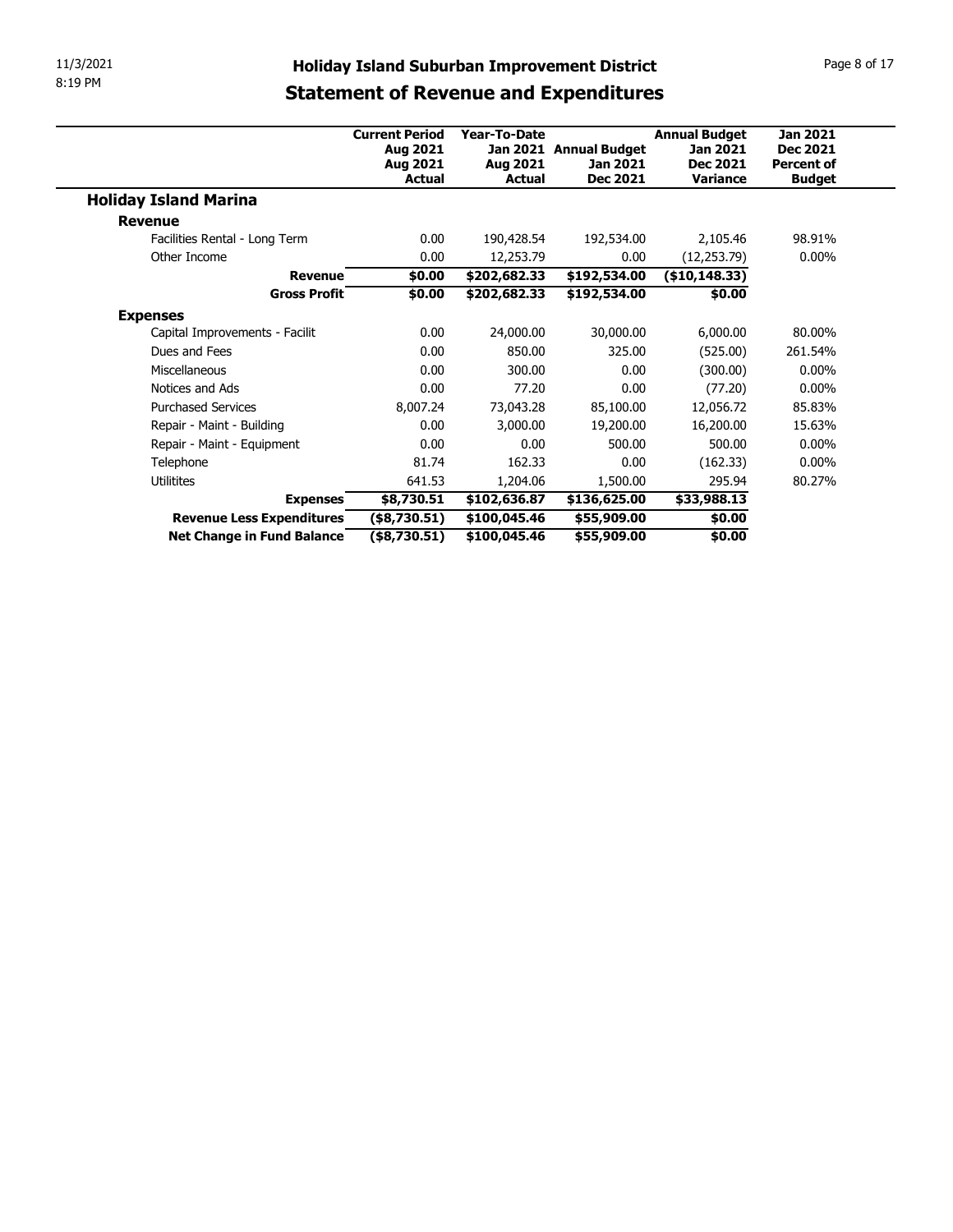| 11/3/2021                                    | <b>Holiday Island Suburban Improvement District</b>     |                                                            |                                                              |                             | Page 9 of 17                       |
|----------------------------------------------|---------------------------------------------------------|------------------------------------------------------------|--------------------------------------------------------------|-----------------------------|------------------------------------|
| 8:19 PM                                      | <b>Statement of Revenue and Expenditures</b>            |                                                            |                                                              |                             |                                    |
|                                              |                                                         |                                                            |                                                              |                             |                                    |
|                                              | <b>Current Period</b>                                   | Year-To-Date                                               |                                                              | <b>Annual Budget</b>        | <b>Jan 2021</b>                    |
|                                              | Aug 2021                                                |                                                            | Jan 2021 Annual Budget                                       | Jan 2021                    | <b>Dec 2021</b>                    |
|                                              | Aug 2021<br>Actual                                      | Aug 2021<br>Actual                                         | Jan 2021<br>Dec 2021                                         | <b>Dec 2021</b><br>Variance | <b>Percent of</b><br><b>Budget</b> |
| <b>Non-Departmental/Control</b>              |                                                         |                                                            |                                                              |                             |                                    |
| <b>Revenue</b>                               |                                                         |                                                            |                                                              |                             |                                    |
| Assessment Income - Current                  | 157,276.84                                              | 2,165,551.75                                               | 1,979,067.00                                                 | (186, 484.75)               | 109.42%                            |
| Assessment Income - Penalties                | 0.00                                                    | 474.39                                                     | 40,000.00                                                    | 39,525.61                   | 1.19%                              |
| Chilli Cook-Off Income                       | 0.00                                                    | 11,250.00                                                  | 0.00                                                         | (11,250.00)                 | $0.00\%$                           |
| Debt Service - Sewer Treatment               | 0.00                                                    | 218,551.55                                                 | 209,555.00                                                   | (8,996.55)                  | 104.29%                            |
| Interest Income                              | 953.55                                                  | 15,761.19                                                  | 50,000.00                                                    | 34,238.81                   | 31.52%                             |
| Other Income                                 | 2,749.19                                                | 29,036.79                                                  | 39,000.00                                                    | 9,963.21                    | 74.45%                             |
|                                              |                                                         |                                                            | $$160,979.58$ $$2,440,625.67$ $$2,317,622.00$ (\$123,003.67) |                             |                                    |
| Revenue                                      |                                                         |                                                            |                                                              |                             |                                    |
|                                              | Gross Profit \$160,979.58 \$2,440,625.67 \$2,317,622.00 |                                                            |                                                              | \$0.00                      |                                    |
| <b>Expenses</b>                              |                                                         |                                                            |                                                              |                             |                                    |
| Advertising                                  | 261.00                                                  | 4,263.56                                                   | 20,800.00                                                    | 16,536.44                   | 20.50%                             |
| Assessment Expense - Uncollect               | 0.00                                                    | 34,698.64                                                  | 80,000.00                                                    | 45,301.36                   | 43.37%                             |
| Chilli Cook-Off Expense                      | 0.00                                                    | 8,128.50                                                   | 0.00                                                         | (8, 128.50)                 | $0.00\%$                           |
| Covid - 19 Expense                           | 303.39                                                  | 1,835.01                                                   | 20,000.00                                                    | 18,164.99                   | 9.18%                              |
| Insurance                                    | 12,161.50                                               | 104,438.83                                                 | 140,000.00                                                   | 35,561.17                   | 74.60%                             |
| Insurance - Workmen's Comp.                  | 0.00                                                    | (0.04)                                                     | 0.00                                                         | 0.04                        | $0.00\%$                           |
| Legal Fees                                   | (100.00)                                                | 10,505.06                                                  | 20,400.00                                                    | 9,894.94                    | 51.50%                             |
| Miscellaneous                                | 0.00                                                    | 8,131.39                                                   | 1,440.00                                                     | (6,691.39)                  | 564.68%                            |
| Notices and Ads                              | 0.00                                                    | 0.00                                                       | 175.00                                                       | 175.00                      | $0.00\%$                           |
| Other Expense                                | 48.00                                                   | 188.00                                                     | 0.00                                                         | (188.00)                    | $0.00\%$                           |
| <b>Purchased Services</b>                    | 571.30                                                  | 7,313.90                                                   | 13,000.00                                                    | 5,686.10                    | 56.26%                             |
| Seed, Sod, and Soil                          | 0.00                                                    | 2,852.88                                                   | 0.00                                                         | (2,852.88)                  | $0.00\%$                           |
| Supplies                                     | 0.00                                                    | 435.81                                                     | 0.00                                                         | (435.81)                    | $0.00\%$                           |
| Taxes - Real Estate and Person               | 0.00                                                    | 429.37                                                     | 40,000.00                                                    | 39,570.63                   | 1.07%                              |
| <b>Expenses</b><br>Revenue Less Expenditures | \$13,245.19                                             | \$183,220.91<br>\$147,734.39 \$2,257,404.76 \$1,981,807.00 | \$335,815.00                                                 | \$152,594.09<br>\$0.00      |                                    |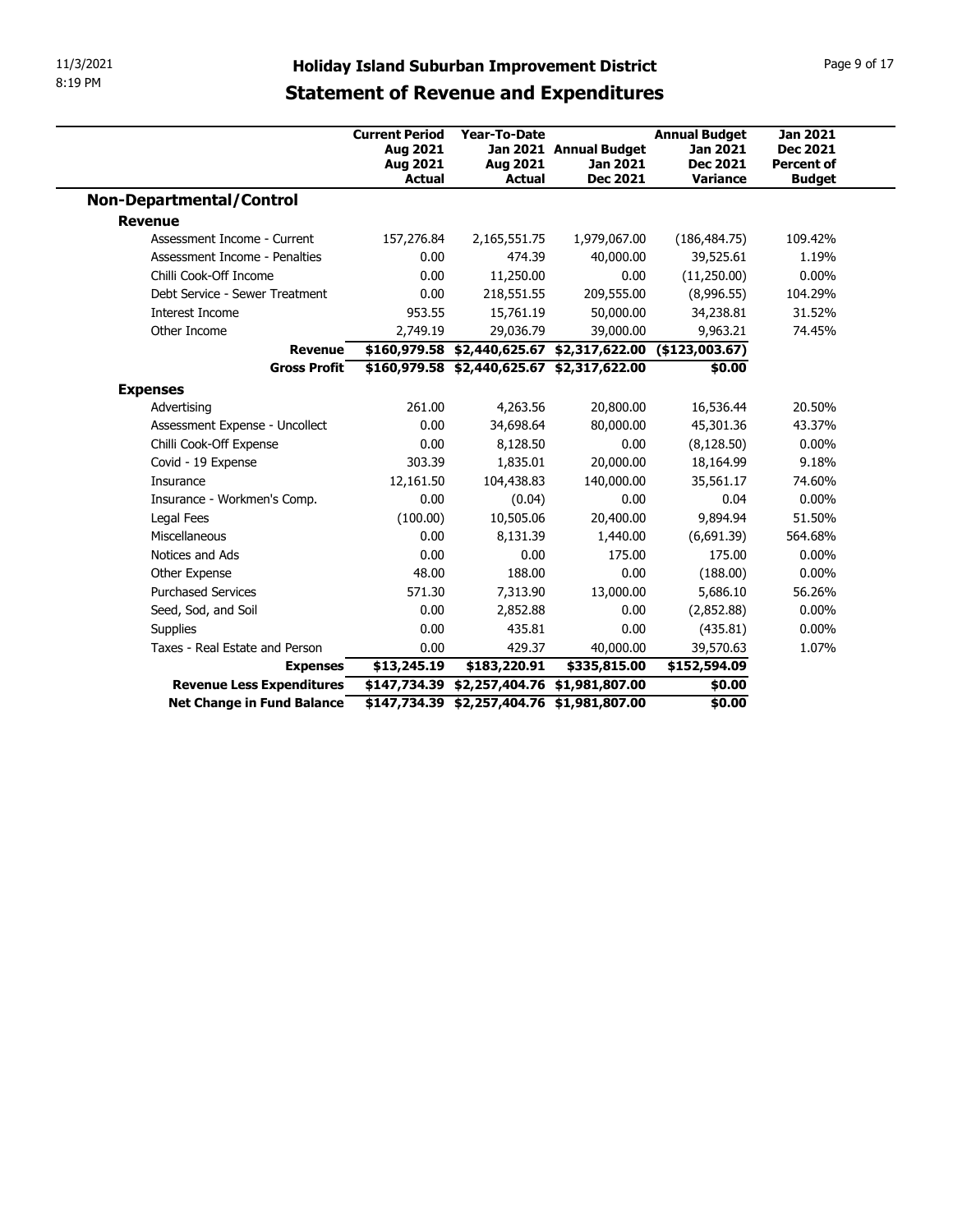| 11/3/2021 |                                                         |                       |                          | <b>Holiday Island Suburban Improvement District</b> |                             | Page 10 of 17                 |
|-----------|---------------------------------------------------------|-----------------------|--------------------------|-----------------------------------------------------|-----------------------------|-------------------------------|
| 8:19 PM   |                                                         |                       |                          | <b>Statement of Revenue and Expenditures</b>        |                             |                               |
|           |                                                         |                       |                          |                                                     |                             |                               |
|           |                                                         | <b>Current Period</b> | Year-To-Date             |                                                     | <b>Annual Budget</b>        | <b>Jan 2021</b>               |
|           |                                                         | Aug 2021<br>Aug 2021  | Aug 2021                 | Jan 2021 Annual Budget<br>Jan 2021                  | Jan 2021<br><b>Dec 2021</b> | Dec 2021<br><b>Percent of</b> |
|           |                                                         | <b>Actual</b>         | <b>Actual</b>            | Dec 2021                                            | Variance                    | <b>Budget</b>                 |
|           | <b>Public Safety Dept</b>                               |                       |                          |                                                     |                             |                               |
|           | Revenue                                                 |                       |                          |                                                     |                             |                               |
|           | Security Fee                                            | 4,043.32              | 31,962.98                | 48,000.00                                           | 16,037.02                   | 66.59%                        |
|           | <b>Revenue</b>                                          | \$4,043.32            | \$31,962.98              | \$48,000.00                                         | \$16,037.02                 |                               |
|           | <b>Gross Profit</b>                                     | \$4,043.32            | \$31,962.98              | \$48,000.00                                         | \$0.00                      |                               |
|           | <b>Expenses</b>                                         |                       |                          |                                                     |                             |                               |
|           | <b>Purchased Services</b>                               | 4,000.00              | 28,000.00                | 48,000.00                                           | 20,000.00                   | 58.33%                        |
|           | <b>Expenses</b>                                         | \$4,000.00            | \$28,000.00              | \$48,000.00                                         | \$20,000.00                 |                               |
|           | Revenue Less Expenditures<br>Net Change in Fund Balance | \$43.32<br>\$43.32    | \$3,962.98<br>\$3,962.98 | \$0.00<br>\$0.00                                    | \$0.00<br>\$0.00            |                               |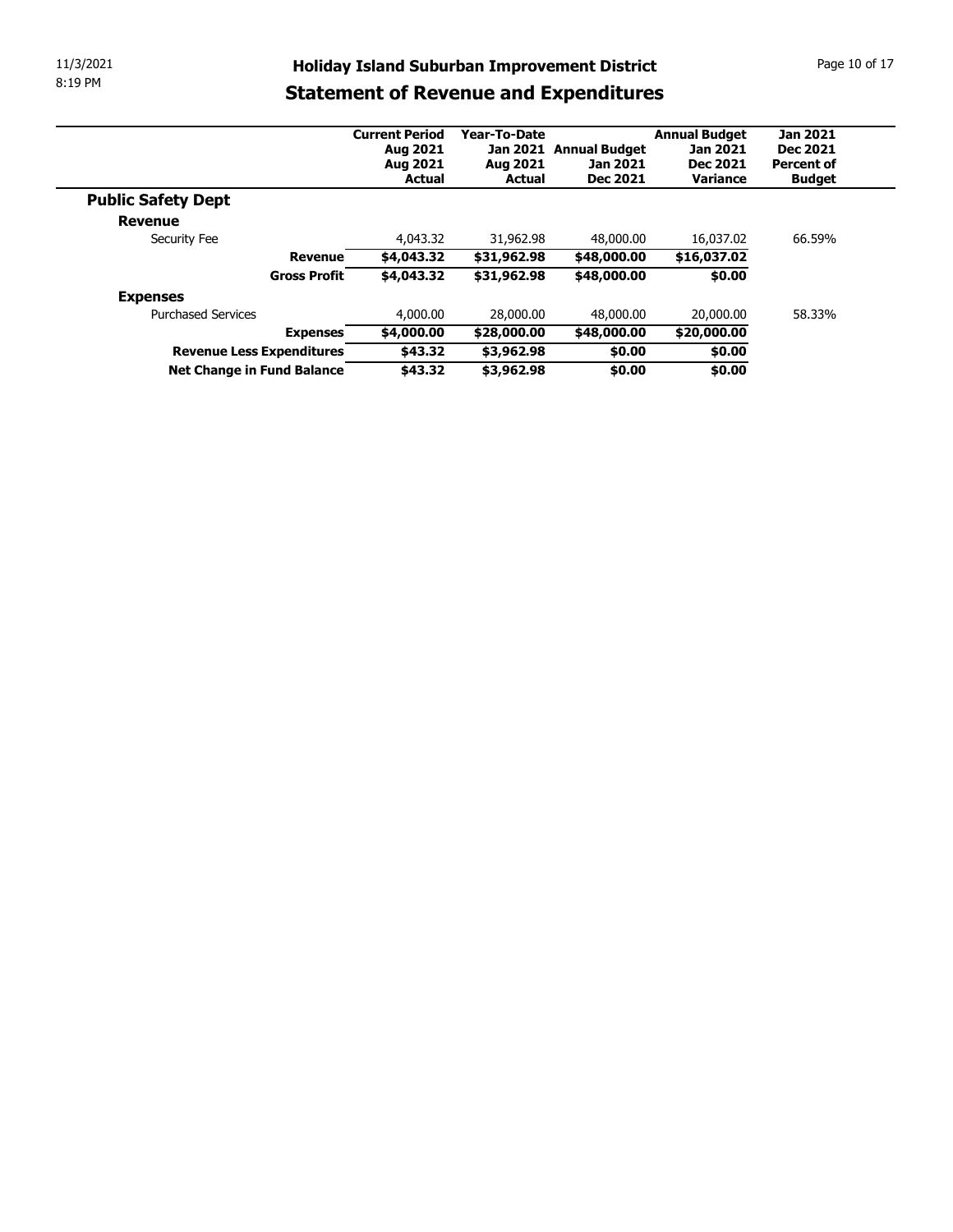|                                                  |                                                             |                                                                |                                                  | <b>Holiday Island Suburban Improvement District</b><br><b>Statement of Revenue and Expenditures</b> |                                                                 | Page 11 of 17                                           |
|--------------------------------------------------|-------------------------------------------------------------|----------------------------------------------------------------|--------------------------------------------------|-----------------------------------------------------------------------------------------------------|-----------------------------------------------------------------|---------------------------------------------------------|
|                                                  |                                                             | <b>Current Period</b><br>Aug 2021<br>Aug 2021<br><b>Actual</b> | <b>Year-To-Date</b><br>Aug 2021<br><b>Actual</b> | Jan 2021 Annual Budget<br>Jan 2021<br>Dec 2021                                                      | <b>Annual Budget</b><br>Jan 2021<br><b>Dec 2021</b><br>Variance | <b>Jan 2021</b><br><b>Dec 2021</b><br><b>Percent of</b> |
| <b>Recreation Center</b>                         |                                                             |                                                                |                                                  |                                                                                                     |                                                                 | <b>Budget</b>                                           |
| <b>Revenue</b>                                   |                                                             |                                                                |                                                  |                                                                                                     |                                                                 |                                                         |
| Cash Long/Short                                  |                                                             | (2.07)                                                         | 49.30                                            | 0.00                                                                                                | (49.30)                                                         | $0.00\%$                                                |
|                                                  | Family Golf - Access Card<br>Family Recreation - Access Car | 0.00<br>0.00                                                   | 0.00<br>4,752.00                                 | 5,000.00<br>10,000.00                                                                               | 5,000.00<br>5,248.00                                            | $0.00\%$<br>47.52%                                      |
| Fees - Green                                     |                                                             | 3,608.03                                                       | 13,240.40                                        | 12,000.00                                                                                           | (1,240.40)                                                      | 110.34%                                                 |
| Fees - Recreation                                |                                                             | 2,889.83                                                       | 22,655.14                                        | 7,500.00                                                                                            | (15, 155.14)                                                    | 302.07%                                                 |
|                                                  | Individual Golf - Access Card                               | 0.00                                                           | 1,024.00                                         | 2,500.00                                                                                            | 1,476.00                                                        | 40.96%                                                  |
|                                                  | Individual Recreation - Access                              | 0.00                                                           | 1,437.00                                         | 2,000.00                                                                                            | 563.00                                                          | 71.85%                                                  |
| Other Income                                     |                                                             | 163.41                                                         | 371.71                                           | 0.00                                                                                                | (371.71)                                                        | $0.00\%$                                                |
| Private Cart Fee<br>Rent - Cart                  |                                                             | 10.00<br>1,578.65                                              | 60.00<br>7,399.70                                | 0.00<br>7,500.00                                                                                    | (60.00)<br>100.30                                               | $0.00\%$<br>98.66%                                      |
| Rent - Club                                      |                                                             | 40.00                                                          | 220.00                                           | 100.00                                                                                              | (120.00)                                                        | 220.00%                                                 |
|                                                  | Rent - Facilities Short Term                                | 430.00                                                         | 2,830.00                                         | 1,000.00                                                                                            | (1,830.00)                                                      | 283.00%                                                 |
| Sales - Beverage                                 |                                                             | 261.82                                                         | 1,399.58                                         | 2,000.00                                                                                            | 600.42                                                          | 69.98%                                                  |
| Sales - Food                                     |                                                             | 202.36                                                         | 1,162.42                                         | 2,500.00                                                                                            | 1,337.58                                                        | 46.50%                                                  |
| Sales - Merchandise                              | <b>Revenue</b>                                              | 93.59<br>\$9,275.62                                            | 544.85<br>\$57,146.10                            | 1,500.00<br>\$53,600.00                                                                             | 955.15<br>$($ \$3,546.10)                                       | 36.32%                                                  |
|                                                  | <b>Gross Profit</b>                                         | \$9,275.62                                                     | \$57,146.10                                      | \$53,600.00                                                                                         | \$0.00                                                          |                                                         |
| <b>Expenses</b>                                  |                                                             |                                                                |                                                  |                                                                                                     |                                                                 |                                                         |
|                                                  | Capital Improvements - Equipme                              | 0.00                                                           | 0.00                                             | 5,000.00                                                                                            | 5,000.00                                                        | $0.00\%$                                                |
|                                                  | Capital Improvements - Facilit                              | 0.00                                                           | 31,229.76                                        | 36,000.00                                                                                           | 4,770.24                                                        | 86.75%                                                  |
| <b>Chemicals and Fertilizer</b>                  |                                                             | 1,339.60                                                       | 1,873.80                                         | 4,000.00                                                                                            | 2,126.20                                                        | 46.85%                                                  |
| Cost of Sales - Beverage<br>Cost of Sales - Food |                                                             | 44.35<br>0.00                                                  | 417.50<br>319.67                                 | 600.00<br>750.00                                                                                    | 182.50<br>430.33                                                | 69.58%<br>42.62%                                        |
|                                                  | Cost of Sales - Merchandise                                 | 58.97                                                          | 297.67                                           | 700.00                                                                                              | 402.33                                                          | 42.52%                                                  |
| Credit Cards Fees                                |                                                             | 244.40                                                         | 916.29                                           | 700.00                                                                                              | (216.29)                                                        | 130.90%                                                 |
| Dues and Fees                                    |                                                             | 0.00                                                           | 0.00                                             | 350.00                                                                                              | 350.00                                                          | $0.00\%$                                                |
| Emp Benefit - Hosp Ins                           |                                                             | 281.32                                                         | 1,125.28                                         | 0.00                                                                                                | (1, 125.28)                                                     | $0.00\%$                                                |
|                                                  | Emp Benefit - Retirement                                    | 0.00                                                           | 38.38                                            | 683.00                                                                                              | 644.62                                                          | 5.62%                                                   |
|                                                  | Equipment Purchased < \$5,000                               | 0.00                                                           | 0.00<br>0.00                                     | 3,000.00                                                                                            | 3,000.00                                                        | $0.00\%$                                                |
| <b>Inventory Control</b>                         | Insurance - Workmen's Comp.                                 | 0.00<br>0.00                                                   | (4.36)                                           | 1,036.00<br>0.00                                                                                    | 1,036.00<br>4.36                                                | $0.00\%$<br>$0.00\%$                                    |
| Miscellaneous                                    |                                                             | 0.00                                                           | 0.00                                             | 140.00                                                                                              | 140.00                                                          | $0.00\%$                                                |
| Payroll Tax Expense                              |                                                             | 659.59                                                         | 3,457.39                                         | 5,435.00                                                                                            | 1,977.61                                                        | 63.61%                                                  |
|                                                  | Personnel Reimbursement                                     | 67.85                                                          | 149.32                                           | 600.00                                                                                              | 450.68                                                          | 24.89%                                                  |
| <b>Purchased Services</b>                        |                                                             | 1,054.79                                                       | 10,760.47                                        | 15,000.00                                                                                           | 4,239.53                                                        | 71.74%                                                  |
| Repair - Maint - Building                        |                                                             | 815.01                                                         | 5,975.91                                         | 3,000.00                                                                                            | (2,975.91)                                                      | 199.20%                                                 |
| Repair - Maint - Vehicles                        | Repair - Maint - Equipment                                  | 0.00<br>0.00                                                   | 0.00<br>0.00                                     | 3,000.00<br>210.00                                                                                  | 3,000.00<br>210.00                                              | $0.00\%$<br>$0.00\%$                                    |
|                                                  | Repair- Maint- Parts/Material                               | 0.00                                                           | 490.12                                           | 2,000.00                                                                                            | 1,509.88                                                        | 24.51%                                                  |
| Supplies                                         |                                                             | 44.07                                                          | 1,610.38                                         | 5,000.00                                                                                            | 3,389.62                                                        | 32.21%                                                  |
| Telephone                                        |                                                             | 196.40                                                         | 1,438.84                                         | 2,400.00                                                                                            | 961.16                                                          | 59.95%                                                  |
|                                                  |                                                             | 0.00                                                           | 0.00                                             | 100.00                                                                                              | 100.00                                                          | $0.00\%$                                                |
| Travel and Training                              |                                                             | 43.95                                                          | 278.40                                           | 3,008.00                                                                                            | 2,729.60                                                        | 9.26%                                                   |
| Unemployment                                     |                                                             |                                                                |                                                  | 15,000.00                                                                                           | 7,023.72                                                        | 53.18%                                                  |
| Utilitites                                       |                                                             | 1,136.36                                                       | 7,976.28                                         |                                                                                                     |                                                                 |                                                         |
| Wages                                            |                                                             | 8,715.69                                                       | 44,875.17                                        | 71,044.00                                                                                           | 26,168.83                                                       | 63.17%                                                  |
|                                                  | <b>Expenses</b><br><b>Revenue Less Expenditures</b>         | \$14,702.35<br>$($ \$5,426.73)                                 | \$113,226.27                                     | \$178,756.00<br>$($ \$56,080.17) $($ \$125,156.00)                                                  | \$65,529.73<br>\$0.00                                           |                                                         |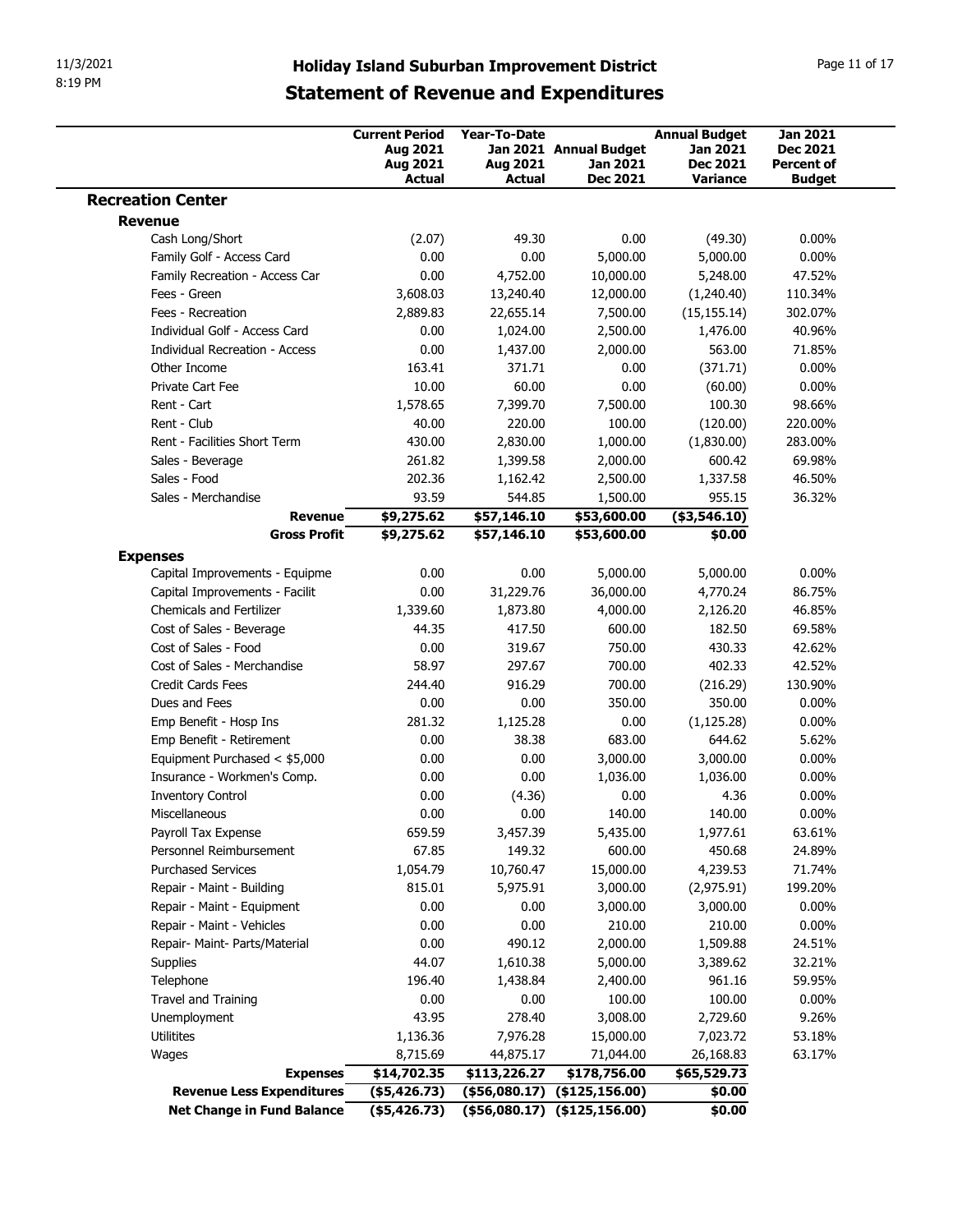| 11/3/2021<br>8:19 PM                                |                                                                |                                                  |                                                                                                     |                                                                        |                                                                          |
|-----------------------------------------------------|----------------------------------------------------------------|--------------------------------------------------|-----------------------------------------------------------------------------------------------------|------------------------------------------------------------------------|--------------------------------------------------------------------------|
|                                                     |                                                                |                                                  | <b>Holiday Island Suburban Improvement District</b><br><b>Statement of Revenue and Expenditures</b> |                                                                        | Page 12 of 17                                                            |
|                                                     | <b>Current Period</b><br>Aug 2021<br>Aug 2021<br><b>Actual</b> | <b>Year-To-Date</b><br>Aug 2021<br><b>Actual</b> | Jan 2021 Annual Budget<br>Jan 2021<br>Dec 2021                                                      | <b>Annual Budget</b><br><b>Jan 2021</b><br><b>Dec 2021</b><br>Variance | <b>Jan 2021</b><br><b>Dec 2021</b><br><b>Percent of</b><br><b>Budget</b> |
| <b>Restaurant - Golf Operations</b>                 |                                                                |                                                  |                                                                                                     |                                                                        |                                                                          |
| <b>Revenue</b>                                      |                                                                |                                                  |                                                                                                     |                                                                        |                                                                          |
| Sales - Beer                                        | 2,343.47                                                       | 11,793.53                                        | 10,000.00                                                                                           | (1,793.53)                                                             | 117.94%                                                                  |
| Sales - Beverage                                    | 1,279.16                                                       | 5,404.51                                         | 10,000.00                                                                                           | 4,595.49                                                               | 54.05%                                                                   |
| Sales - Food                                        | 7,888.26                                                       | 47,074.69                                        | 110,000.00                                                                                          | 62,925.31                                                              | 42.80%                                                                   |
| <b>Revenue</b>                                      | \$11,510.89                                                    | \$64,272.73                                      | \$130,000.00                                                                                        | \$65,727.27                                                            |                                                                          |
| <b>Gross Profit</b>                                 | \$11,510.89                                                    | \$64,272.73                                      | \$130,000.00                                                                                        | \$0.00                                                                 |                                                                          |
|                                                     |                                                                |                                                  |                                                                                                     |                                                                        |                                                                          |
| <b>Expenses</b><br>Advertising                      | 0.00                                                           | 365.50                                           | $0.00\,$                                                                                            | (365.50)                                                               | $0.00\%$                                                                 |
| Cost of Sales - Beer                                | 2,537.24                                                       | 5,483.87                                         | 3,800.00                                                                                            | (1,683.87)                                                             | 144.31%                                                                  |
| Cost of Sales - Beverage                            | 1,062.07                                                       | 1,807.13                                         | 3,600.00                                                                                            | 1,792.87                                                               | 50.20%                                                                   |
| Cost of Sales - Food                                | 13,825.54                                                      | 37,885.55                                        | 40,000.00                                                                                           | 2,114.45                                                               | 94.71%                                                                   |
| Credit Cards Fees                                   | 977.69                                                         | 4,819.94                                         | 2,500.00                                                                                            | (2,319.94)                                                             | 192.80%                                                                  |
| Dues and Fees                                       | 0.00                                                           | 300.00                                           | 450.00                                                                                              | 150.00                                                                 | 66.67%                                                                   |
| Emp Benefit - Hosp Ins                              | 0.00                                                           | 0.00                                             | 3,700.00                                                                                            | 3,700.00                                                               | $0.00\%$                                                                 |
| Emp Benefit - Retirement                            | 0.00                                                           | 0.00                                             | 1,165.00                                                                                            | 1,165.00                                                               | $0.00\%$                                                                 |
| Equipment Purchased < \$5,000                       | 0.00                                                           | 0.00                                             | 3,000.00                                                                                            | 3,000.00                                                               | $0.00\%$                                                                 |
| Insurance - Workmen's Comp.                         | 28.06                                                          | 224.48                                           | 1,252.00                                                                                            | 1,027.52                                                               | 17.93%                                                                   |
| Notices and Ads                                     | 0.00                                                           | 60.00                                            | 420.00                                                                                              | 360.00                                                                 | 14.29%                                                                   |
| Payroll Tax Expense                                 | 283.49                                                         | 2,091.55                                         | 4,968.00                                                                                            | 2,876.45                                                               | 42.10%                                                                   |
| <b>Purchased Services</b>                           | 40.00                                                          | 555.31                                           | 1,373.00                                                                                            | 817.69                                                                 | 40.45%                                                                   |
| Repair - Maint - Building                           | 0.00                                                           | 33.13                                            | 2,070.00                                                                                            | 2,036.87                                                               | 1.60%                                                                    |
| Repair - Maint - Equipment                          | 0.00                                                           | 497.55                                           | 2,070.00                                                                                            | 1,572.45                                                               | 24.04%                                                                   |
|                                                     | 564.90                                                         | 5,453.73                                         | 6,000.00                                                                                            | 546.27                                                                 | 90.90%                                                                   |
|                                                     | 1.16                                                           | 137.24                                           | 1,996.00                                                                                            | 1,858.76                                                               | 6.88%                                                                    |
| Supplies                                            |                                                                | 7,430.39                                         | 7,500.00                                                                                            | 69.61                                                                  | 99.07%                                                                   |
| Unemployment                                        |                                                                |                                                  | 64,935.00                                                                                           | 45,952.06                                                              | 29.23%                                                                   |
| Utilitites                                          | 771.38                                                         |                                                  |                                                                                                     | \$64,670.69                                                            |                                                                          |
| Wages                                               | 2,968.75                                                       | 18,982.94                                        |                                                                                                     |                                                                        |                                                                          |
| <b>Expenses</b><br><b>Revenue Less Expenditures</b> | \$23,060.28<br>(\$11,549.39)                                   | \$86,128.31<br>(\$21,855.58)                     | \$150,799.00<br>(\$20,799.00)                                                                       | \$0.00                                                                 |                                                                          |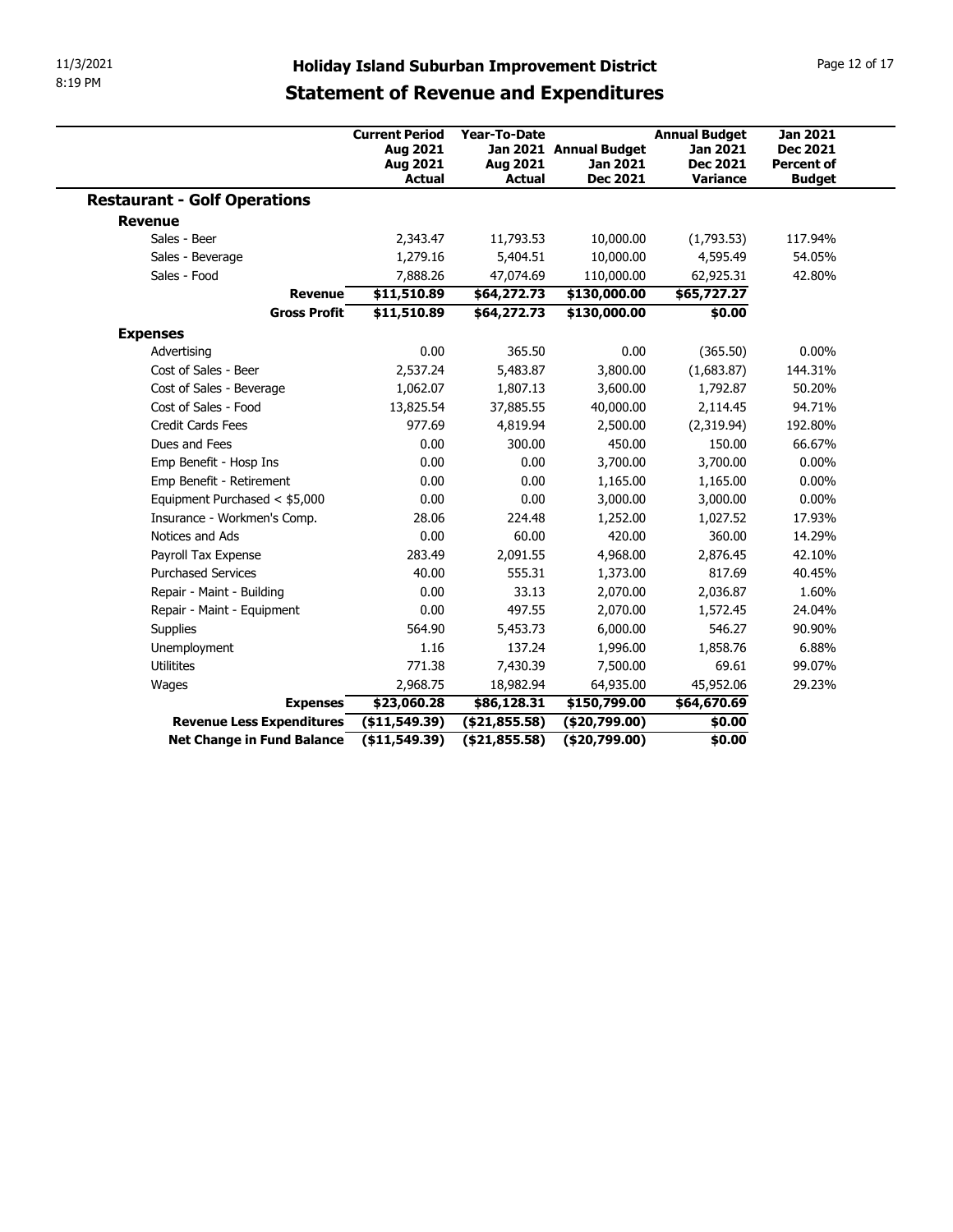| 8:19 PM                                                 |                                               |                                                      | <b>Holiday Island Suburban Improvement District</b> |                                                     | Page 13 of 17                                           |  |  |
|---------------------------------------------------------|-----------------------------------------------|------------------------------------------------------|-----------------------------------------------------|-----------------------------------------------------|---------------------------------------------------------|--|--|
|                                                         | <b>Statement of Revenue and Expenditures</b>  |                                                      |                                                     |                                                     |                                                         |  |  |
|                                                         | <b>Current Period</b><br>Aug 2021<br>Aug 2021 | <b>Year-To-Date</b><br>Aug 2021                      | Jan 2021 Annual Budget<br>Jan 2021                  | <b>Annual Budget</b><br>Jan 2021<br><b>Dec 2021</b> | <b>Jan 2021</b><br><b>Dec 2021</b><br><b>Percent of</b> |  |  |
| <b>Road Dept</b>                                        | <b>Actual</b>                                 | <b>Actual</b>                                        | Dec 2021                                            | <b>Variance</b>                                     | <b>Budget</b>                                           |  |  |
| <b>Revenue</b>                                          |                                               |                                                      |                                                     |                                                     |                                                         |  |  |
| <b>Culvert Installation Income</b>                      | 0.00                                          | 0.00                                                 | 500.00                                              | 500.00                                              | $0.00\%$                                                |  |  |
| <b>Driveway Transitions</b>                             | 0.00                                          | 0.00                                                 | 1,200.00                                            | 1,200.00                                            | $0.00\%$                                                |  |  |
| Other Income                                            | 125.00                                        | 235.50                                               | 211,500.00                                          | 211,264.50                                          | 0.11%                                                   |  |  |
| Road Inspection Fee - Nonref<br>Sale of Assets          | 0.00<br>0.00                                  | 4,400.00<br>500.00                                   | 800.00<br>0.00                                      | (3,600.00)<br>(500.00)                              | 550.00%<br>$0.00\%$                                     |  |  |
| <b>Revenue</b>                                          | \$125.00                                      | \$5,135.50                                           | \$214,000.00                                        | \$208,864.50                                        |                                                         |  |  |
| <b>Gross Profit</b>                                     | \$125.00                                      | \$5,135.50                                           | \$214,000.00                                        | \$0.00                                              |                                                         |  |  |
| <b>Expenses</b>                                         |                                               |                                                      |                                                     |                                                     |                                                         |  |  |
| Capital Improvements - Equipme                          | 0.00                                          | 29,180.89                                            | 30,000.00                                           | 819.11                                              | 97.27%                                                  |  |  |
| Capital Improvements - Facilit                          | 0.00                                          | 0.00                                                 | 265,000.00                                          | 265,000.00                                          | $0.00\%$                                                |  |  |
| Dues and Fees<br>Emp Benefit - Hosp Ins                 | 0.00<br>1,240.80                              | 850.00<br>9,948.02                                   | 1,000.00<br>26,047.00                               | 150.00<br>16,098.98                                 | 85.00%<br>38.19%                                        |  |  |
| Emp Benefit - Retirement                                | 374.00                                        | 3,211.64                                             | 6,084.00                                            | 2,872.36                                            | 52.79%                                                  |  |  |
| Equipment Purchased < \$5,000                           | 0.00                                          | 355.34                                               | 3,000.00                                            | 2,644.66                                            | 11.84%                                                  |  |  |
| Fuel Expense                                            | (1,588.56)                                    | (5, 176.41)                                          | 20,000.00                                           | 25,176.41                                           | (25.88%)                                                |  |  |
| Insurance - Workmen's Comp.                             | 352.32                                        | 2,818.56                                             | 3,861.00                                            | 1,042.44                                            | 73.00%                                                  |  |  |
| Miscellaneous                                           | 243.00                                        | 1,607.00                                             | 0.00                                                | (1,607.00)                                          | $0.00\%$                                                |  |  |
| Notices and Ads                                         | 0.00                                          | 269.79                                               | 500.00                                              | 230.21                                              | 53.96%                                                  |  |  |
| Payroll Tax Expense                                     | 1,128.10                                      | 8,168.49                                             | 16,830.00                                           | 8,661.51                                            | 48.54%                                                  |  |  |
| <b>Purchased Services</b>                               | 82.31<br>19.58                                | 7,580.55<br>177.59                                   | 2,500.00                                            | (5,080.55)                                          | 303.22%                                                 |  |  |
| Repair - Maint - Building<br>Repair - Maint - Equipment | 109.50                                        | 129.70                                               | 500.00<br>0.00                                      | 322.41<br>(129.70)                                  | 35.52%<br>$0.00\%$                                      |  |  |
| Repair - Maint - Street Light                           | 0.00                                          | 0.00                                                 | 500.00                                              | 500.00                                              | $0.00\%$                                                |  |  |
| Repair - Maint - Tires                                  | 0.00                                          | 1,401.63                                             | 5,000.00                                            | 3,598.37                                            | 28.03%                                                  |  |  |
| Repair - Maint - Vehicles                               | 0.00                                          | 2,851.48                                             | 5,000.00                                            | 2,148.52                                            | 57.03%                                                  |  |  |
| Repair- Maint- Parts/Material                           | 0.00                                          | 3,405.38                                             | 5,000.00                                            | 1,594.62                                            | 68.11%                                                  |  |  |
| Repair-Maint Road Materials                             | 0.00                                          | 9,978.10                                             | 15,000.00                                           | 5,021.90                                            | 66.52%                                                  |  |  |
| Safety                                                  | 150.90                                        | 150.90                                               | 250.00                                              | 99.10                                               | 60.36%                                                  |  |  |
| Snow / Ice Removal                                      | 0.00                                          | 0.00                                                 | 17,000.00                                           | 17,000.00                                           | $0.00\%$                                                |  |  |
| Supplies                                                | 475.01                                        | 2,506.42                                             | 2,500.00                                            | (6.42)                                              | 100.26%                                                 |  |  |
| Telephone                                               | 155.00                                        | 1,164.36                                             | 1,920.00                                            | 755.64                                              | 60.64%                                                  |  |  |
| Unemployment                                            | 31.36                                         | 326.53                                               | 2,520.00                                            | 2,193.47                                            | 12.96%                                                  |  |  |
| Uniforms<br>Utilitites                                  | 110.15                                        | 865.82                                               | 2,000.00                                            | 1,134.18                                            | 43.29%                                                  |  |  |
|                                                         | 282.15                                        | 5,378.02                                             | 7,500.00                                            | 2,121.98                                            | 71.71%                                                  |  |  |
|                                                         | 15,160.00<br>\$18,325.62                      | 92,062.79<br>\$179,212.59                            | 228,094.00<br>\$667,606.00                          | 136,031.21<br>\$488,393.41                          | 40.36%                                                  |  |  |
| Wages                                                   |                                               |                                                      |                                                     |                                                     |                                                         |  |  |
| <b>Expenses</b><br><b>Revenue Less Expenditures</b>     |                                               | $($ \$18,200.62) $($ \$174,077.09) $($ \$453,606.00) |                                                     | \$0.00                                              |                                                         |  |  |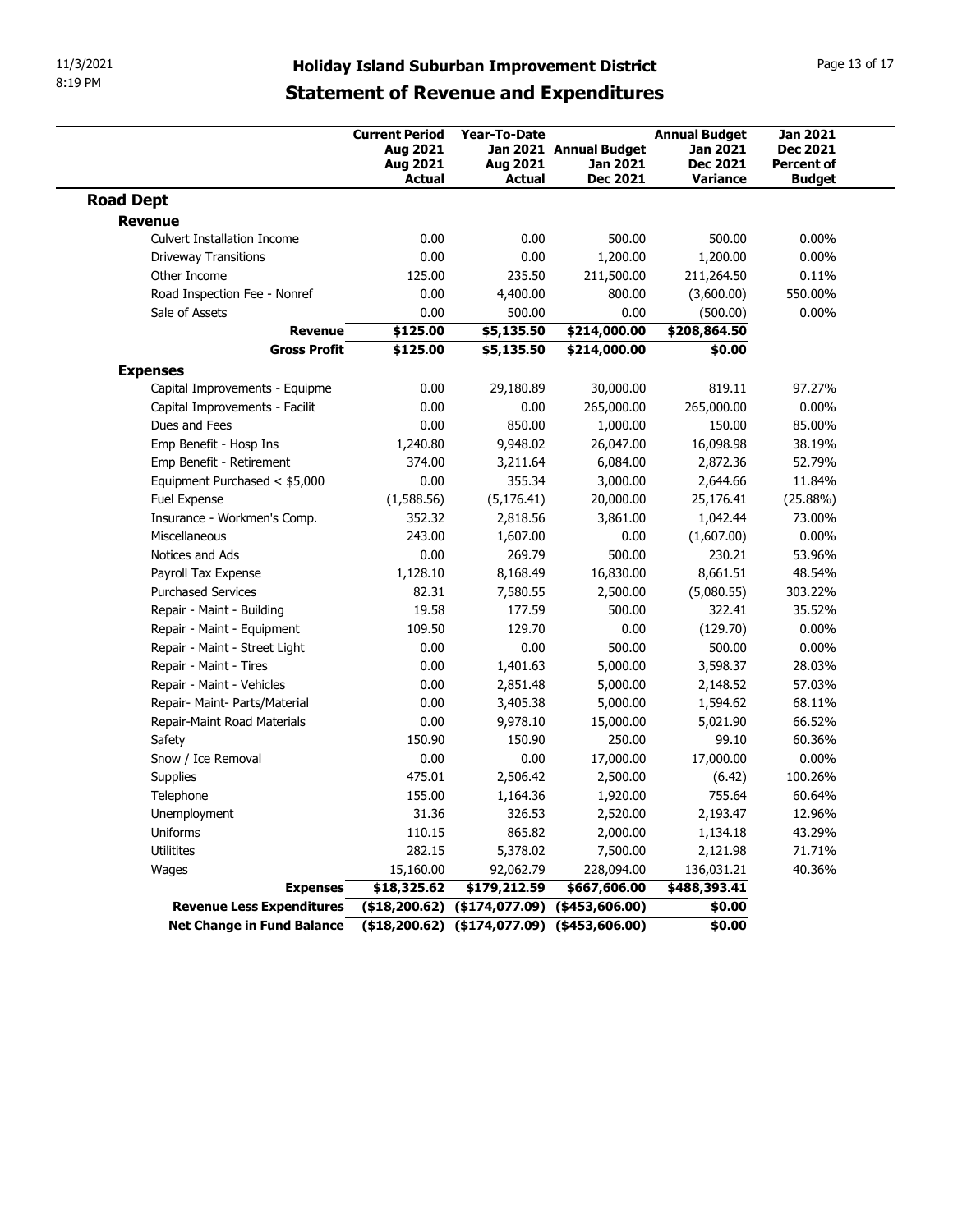| 8:19 PM                                                    |                                                                |                                           | <b>Holiday Island Suburban Improvement District</b>   |                                                                        |                                                                   |  |
|------------------------------------------------------------|----------------------------------------------------------------|-------------------------------------------|-------------------------------------------------------|------------------------------------------------------------------------|-------------------------------------------------------------------|--|
|                                                            | <b>Statement of Revenue and Expenditures</b>                   |                                           |                                                       |                                                                        |                                                                   |  |
|                                                            | <b>Current Period</b><br>Aug 2021<br>Aug 2021<br><b>Actual</b> | Year-To-Date<br>Aug 2021<br><b>Actual</b> | Jan 2021 Annual Budget<br>Jan 2021<br><b>Dec 2021</b> | <b>Annual Budget</b><br>Jan 2021<br><b>Dec 2021</b><br><b>Variance</b> | <b>Jan 2021</b><br>Dec 2021<br><b>Percent of</b><br><b>Budget</b> |  |
| <b>Sewer Dept</b>                                          |                                                                |                                           |                                                       |                                                                        |                                                                   |  |
| <b>Revenue</b><br>Debt Service - Sewer Treatment           | 41,799.20                                                      | 184,828.13                                | 235,000.00                                            | 50,171.87                                                              | 78.65%                                                            |  |
| <b>Sewer Sales</b>                                         | 32,598.48                                                      | 241,473.07                                | 335,682.00                                            | 94,208.93                                                              | 71.94%                                                            |  |
| Sewer Sales Installation Charg                             | 1,200.00                                                       | 8,400.00                                  | 3,000.00                                              | (5,400.00)                                                             | 280.00%                                                           |  |
| Revenue                                                    | \$75,597.68                                                    | \$434,701.20                              | \$573,682.00                                          | \$138,980.80                                                           |                                                                   |  |
| <b>Gross Profit</b>                                        | \$75,597.68                                                    | \$434,701.20                              | \$573,682.00                                          | \$0.00                                                                 |                                                                   |  |
| <b>Expenses</b>                                            |                                                                |                                           |                                                       |                                                                        |                                                                   |  |
| Capital Improvements - Equipme                             | 0.00                                                           | 33,111.57                                 | 47,500.00                                             | 14,388.43                                                              | 69.71%                                                            |  |
| Capital Improvements - Facilit<br>Chemicals and Fertilizer | 6,105.18                                                       | 29,491.07                                 | 41,500.00<br>20,300.00                                | 12,008.93<br>5,707.34                                                  | 71.06%<br>71.89%                                                  |  |
| Dues and Fees                                              | 2,751.44<br>0.00                                               | 14,592.66<br>8,562.50                     | 9,000.00                                              | 437.50                                                                 | 95.14%                                                            |  |
| Emp Benefit - Hosp Ins                                     | 480.82                                                         | 4,003.44                                  | 10,024.00                                             | 6,020.56                                                               | 39.94%                                                            |  |
| Emp Benefit - Retirement                                   | 248.86                                                         | 1,951.17                                  | 5,391.00                                              | 3,439.83                                                               | 36.19%                                                            |  |
| Engineering                                                | 0.00                                                           | 0.00                                      | 5,000.00                                              | 5,000.00                                                               | $0.00\%$                                                          |  |
| Equipment Purchased < \$5,000                              | 0.00                                                           | 0.00                                      | 3,800.00                                              | 3,800.00                                                               | $0.00\%$                                                          |  |
| Fuel Expense                                               | 419.90                                                         | 3,349.86                                  | 5,400.00                                              | 2,050.14                                                               | 62.03%                                                            |  |
| Insurance - Workmen's Comp.<br><b>Interest Expense</b>     | 153.65<br>7,591.52                                             | 1,229.24<br>61,973.96                     | 2,072.00<br>100,000.00                                | 842.76<br>38,026.04                                                    | 59.33%<br>61.97%                                                  |  |
| Lab Fees                                                   | 516.36                                                         | 4,156.56                                  | 9,500.00                                              | 5,343.44                                                               | 43.75%                                                            |  |
| Notices and Ads                                            | 0.00                                                           | 0.00                                      | 300.00                                                | 300.00                                                                 | $0.00\%$                                                          |  |
| Payroll Tax Expense                                        | 763.32                                                         | 5,206.97                                  | 9,928.00                                              | 4,721.03                                                               | 52.45%                                                            |  |
| <b>Purchased Services</b>                                  | 2,054.67                                                       | 15,169.28                                 | 18,000.00                                             | 2,830.72                                                               | 84.27%                                                            |  |
| Repair - Maint - Building                                  | 240.75                                                         | 240.75                                    | 2,500.00                                              | 2,259.25                                                               | 9.63%                                                             |  |
| Repair - Maint - Equipment                                 | 0.00                                                           | 15,140.02                                 | 15,000.00                                             | (140.02)                                                               | 100.93%                                                           |  |
| Repair - Maint - Sewer Plant<br>Repair - Maint - Tires     | 1,858.63<br>0.00                                               | 17,704.65                                 | 25,200.00                                             | 7,495.35                                                               | 70.26%<br>$0.00\%$                                                |  |
| Repair - Maint - Vehicles                                  | 0.00                                                           | 0.00<br>99.24                             | 1,160.00<br>2,220.00                                  | 1,160.00<br>2,120.76                                                   | 4.47%                                                             |  |
| Repair - Maint- Line Repair                                | 695.64                                                         | 3,017.64                                  | 1,800.00                                              | (1,217.64)                                                             | 167.65%                                                           |  |
| Repair- Maint- Parts/Material                              | 433.58                                                         | 1,111.39                                  | 5,400.00                                              | 4,288.61                                                               | 20.58%                                                            |  |
| Safety                                                     | 0.00                                                           | 0.00                                      | 1,000.00                                              | 1,000.00                                                               | $0.00\%$                                                          |  |
| Supplies                                                   | 0.00                                                           | 570.33                                    | 3,000.00                                              | 2,429.67                                                               | 19.01%                                                            |  |
| Telephone                                                  | 19.69                                                          | 178.56                                    | 2,940.00                                              | 2,761.44                                                               | 6.07%                                                             |  |
| Travel and Training                                        | 0.00                                                           | 0.00                                      | 1,900.00                                              | 1,900.00                                                               | $0.00\%$                                                          |  |
| Unemployment                                               | 20.51                                                          | 178.67                                    | 3,157.00                                              | 2,978.33                                                               | 5.66%                                                             |  |
| Uniforms                                                   | 0.00                                                           | 0.00                                      | 600.00                                                | 600.00                                                                 | $0.00\%$                                                          |  |
| Utilitites                                                 | 4,157.62                                                       | 38,015.32                                 | 60,000.00                                             | 21,984.68                                                              | 63.36%                                                            |  |
|                                                            | 10,138.34                                                      | 61,847.17<br>\$320,902.02                 | 129,775.00<br>\$543,367.00                            | 67,927.83<br>\$222,464.98                                              | 47.66%                                                            |  |
| Wages                                                      |                                                                |                                           |                                                       |                                                                        |                                                                   |  |
| <b>Expenses</b><br><b>Revenue Less Expenditures</b>        | \$38,650.48<br>\$36,947.20                                     | \$113,799.18                              | \$30,315.00                                           | \$0.00                                                                 |                                                                   |  |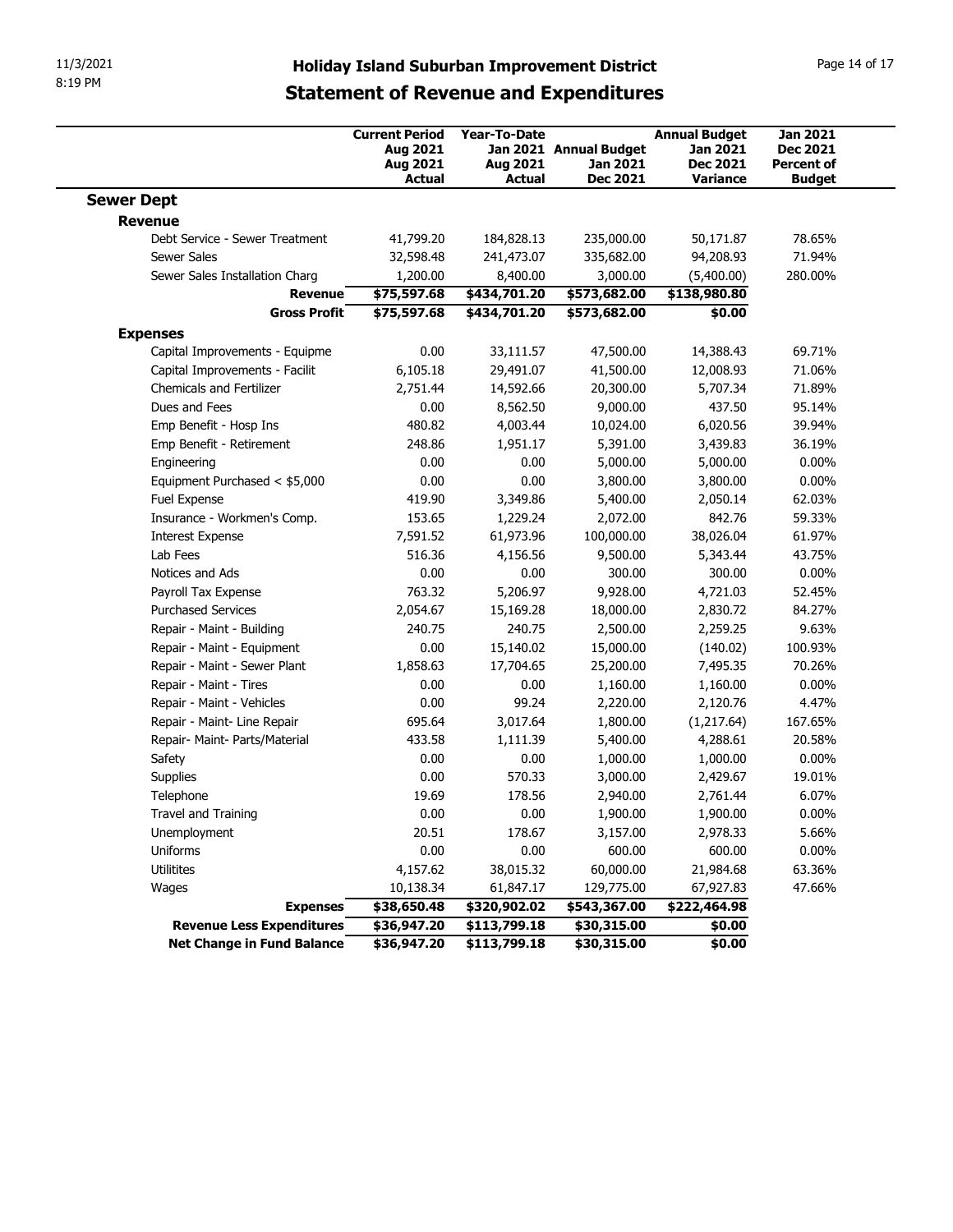| 8:19 PM                                                 | 11/3/2021<br><b>Holiday Island Suburban Improvement District</b><br><b>Statement of Revenue and Expenditures</b> |                                                  |                                                       |                                                                 |                                                                          |  |  |
|---------------------------------------------------------|------------------------------------------------------------------------------------------------------------------|--------------------------------------------------|-------------------------------------------------------|-----------------------------------------------------------------|--------------------------------------------------------------------------|--|--|
|                                                         | <b>Current Period</b><br>Aug 2021<br>Aug 2021<br><b>Actual</b>                                                   | <b>Year-To-Date</b><br>Aug 2021<br><b>Actual</b> | Jan 2021 Annual Budget<br>Jan 2021<br><b>Dec 2021</b> | <b>Annual Budget</b><br>Jan 2021<br><b>Dec 2021</b><br>Variance | <b>Jan 2021</b><br><b>Dec 2021</b><br><b>Percent of</b><br><b>Budget</b> |  |  |
| <b>Water Dept</b>                                       |                                                                                                                  |                                                  |                                                       |                                                                 |                                                                          |  |  |
| <b>Revenue</b>                                          |                                                                                                                  |                                                  |                                                       |                                                                 |                                                                          |  |  |
| <b>Irrigation Service Income</b>                        | 0.00                                                                                                             | 600.00                                           | 1,000.00                                              | 400.00                                                          | 60.00%                                                                   |  |  |
| Late Charges on Water and Sewe                          | 1,626.66                                                                                                         | 7,197.15                                         | 7,500.00                                              | 302.85                                                          | 95.96%                                                                   |  |  |
| Other Income<br><b>Water Sales</b>                      | 0.00<br>53,426.94                                                                                                | 30.00<br>320,896.60                              | 0.00<br>510,892.00                                    | (30.00)<br>189,995.40                                           | $0.00\%$<br>62.81%                                                       |  |  |
| Water Service Installation Cha                          | 1,400.00                                                                                                         | 9,100.00                                         | 5,000.00                                              | (4,100.00)                                                      | 182.00%                                                                  |  |  |
| Water Turn-On Charges                                   | 1,035.00                                                                                                         | 10,645.00                                        | 12,500.00                                             | 1,855.00                                                        | 85.16%                                                                   |  |  |
| <b>Revenue</b>                                          | \$57,488.60                                                                                                      | \$348,468.75                                     | \$536,892.00                                          | \$188,423.25                                                    |                                                                          |  |  |
| <b>Gross Profit</b>                                     | \$57,488.60                                                                                                      | \$348,468.75                                     | \$536,892.00                                          | \$0.00                                                          |                                                                          |  |  |
| <b>Expenses</b>                                         |                                                                                                                  |                                                  |                                                       |                                                                 |                                                                          |  |  |
| Capital Improvements - Equipme                          | 0.00                                                                                                             | 61,426.59                                        | 77,500.00                                             | 16,073.41                                                       | 79.26%                                                                   |  |  |
| Capital Improvements - Facilit                          | 6,105.19                                                                                                         | 115,197.26                                       | 120,993.00                                            | 5,795.74                                                        | 95.21%                                                                   |  |  |
| <b>Chemicals and Fertilizer</b>                         | 0.00                                                                                                             | 0.00                                             | 1,250.00                                              | 1,250.00                                                        | $0.00\%$                                                                 |  |  |
| Dues and Fees                                           | 84.36                                                                                                            | 657.38                                           | 1,275.00                                              | 617.62                                                          | 51.56%                                                                   |  |  |
| Emp Benefit - Hosp Ins                                  | 420.92                                                                                                           | 3,210.48                                         | 10,024.00                                             | 6,813.52                                                        | 32.03%                                                                   |  |  |
| Emp Benefit - Retirement<br>Engineering                 | 174.19<br>0.00                                                                                                   | 1,674.67<br>0.00                                 | 5,391.00<br>15,000.00                                 | 3,716.33<br>15,000.00                                           | 31.06%<br>$0.00\%$                                                       |  |  |
| Equipment Purchased < \$5,000                           | 0.00                                                                                                             | 6,269.85                                         | 3,800.00                                              | (2,469.85)                                                      | 165.00%                                                                  |  |  |
| Fire Hydrants                                           | 0.00                                                                                                             | 262.50                                           | 5,000.00                                              | 4,737.50                                                        | 5.25%                                                                    |  |  |
| Fuel Expense                                            | 419.91                                                                                                           | 3,349.89                                         | 7,800.00                                              | 4,450.11                                                        | 42.95%                                                                   |  |  |
| Insurance - Workmen's Comp.                             | 102.45                                                                                                           | 819.60                                           | 2,072.00                                              | 1,252.40                                                        | 39.56%                                                                   |  |  |
| Licensing State of Arkansas -                           | 0.00                                                                                                             | 13.00                                            | 0.00                                                  | (13.00)                                                         | $0.00\%$                                                                 |  |  |
| Miscellaneous                                           | 0.00                                                                                                             | 4,100.95                                         | 0.00                                                  | (4,100.95)                                                      | $0.00\%$                                                                 |  |  |
| Notices and Ads                                         | 0.00                                                                                                             | 82.93                                            | 500.00                                                | 417.07                                                          | 16.59%                                                                   |  |  |
| Payroll Tax Expense                                     | 651.96                                                                                                           | 4,507.58                                         | 9,928.00                                              | 5,420.42                                                        | 45.40%                                                                   |  |  |
| <b>Purchased Services</b>                               | 41.15                                                                                                            | 3,298.29                                         | 2,000.00                                              | (1,298.29)                                                      | 164.91%                                                                  |  |  |
| Repair - Maint - Building<br>Repair - Maint - Equipment | 0.00<br>5,761.14                                                                                                 | 0.00<br>8,259.79                                 | 1,000.00<br>20,400.00                                 | 1,000.00<br>12,140.21                                           | $0.00\%$<br>40.49%                                                       |  |  |
| Repair - Maint - Radio                                  | 0.00                                                                                                             | 0.00                                             | 500.00                                                | 500.00                                                          | $0.00\%$                                                                 |  |  |
| Repair - Maint - Tires                                  | 0.00                                                                                                             | 821.87                                           | 1,160.00                                              | 338.13                                                          | 70.85%                                                                   |  |  |
| Repair - Maint - Vehicles                               | 439.01                                                                                                           | 1,688.38                                         | 3,000.00                                              | 1,311.62                                                        | 56.28%                                                                   |  |  |
| Repair - Maint- Line Repair                             | 3,153.72                                                                                                         | 15,745.97                                        | 25,800.00                                             | 10,054.03                                                       | 61.03%                                                                   |  |  |
| Repair- Maint- Parts/Material                           | 7,546.79                                                                                                         | 32,180.87                                        | 40,000.00                                             | 7,819.13                                                        | 80.45%                                                                   |  |  |
| Safety                                                  | 0.00                                                                                                             | 173.83                                           | 1,000.00                                              | 826.17                                                          | 17.38%                                                                   |  |  |
| Supplies                                                | 145.47                                                                                                           | 2,069.95                                         | 2,400.00                                              | 330.05                                                          | 86.25%                                                                   |  |  |
| Taxes - Real Estate and Person                          | 0.00                                                                                                             | 24.00                                            | 0.00                                                  | (24.00)                                                         | $0.00\%$                                                                 |  |  |
| Telephone                                               | 539.50                                                                                                           | 4,277.41                                         | 7,200.00                                              | 2,922.59                                                        | 59.41%                                                                   |  |  |
| Travel and Training                                     | 135.00                                                                                                           | 135.00                                           | 1,900.00                                              | 1,765.00                                                        | 7.11%                                                                    |  |  |
| Unemployment<br>Uniforms                                | 23.40<br>156.68                                                                                                  | 167.74<br>1,254.26                               | 3,157.00<br>1,284.00                                  | 2,989.26<br>29.74                                               | 5.31%<br>97.68%                                                          |  |  |
| Utilitites                                              | 11,524.95                                                                                                        | 79,971.89                                        | 113,400.00                                            | 33,428.11                                                       | 70.52%                                                                   |  |  |
| Wages                                                   | 8,662.65                                                                                                         | 52,443.73                                        | 129,775.00                                            | 77,331.27                                                       | 40.41%                                                                   |  |  |
| <b>Expenses</b>                                         | \$46,088.44                                                                                                      | \$404,085.66                                     | \$614,509.00                                          | \$210,423.34                                                    |                                                                          |  |  |
| <b>Revenue Less Expenditures</b>                        | \$11,400.16                                                                                                      | $($ \$55,616.91)                                 | $($ \$77,617.00)                                      | \$0.00                                                          |                                                                          |  |  |
| <b>Net Change in Fund Balance</b>                       | \$11,400.16                                                                                                      | $($ \$55,616.91)                                 | $($ \$77,617.00)                                      | \$0.00                                                          |                                                                          |  |  |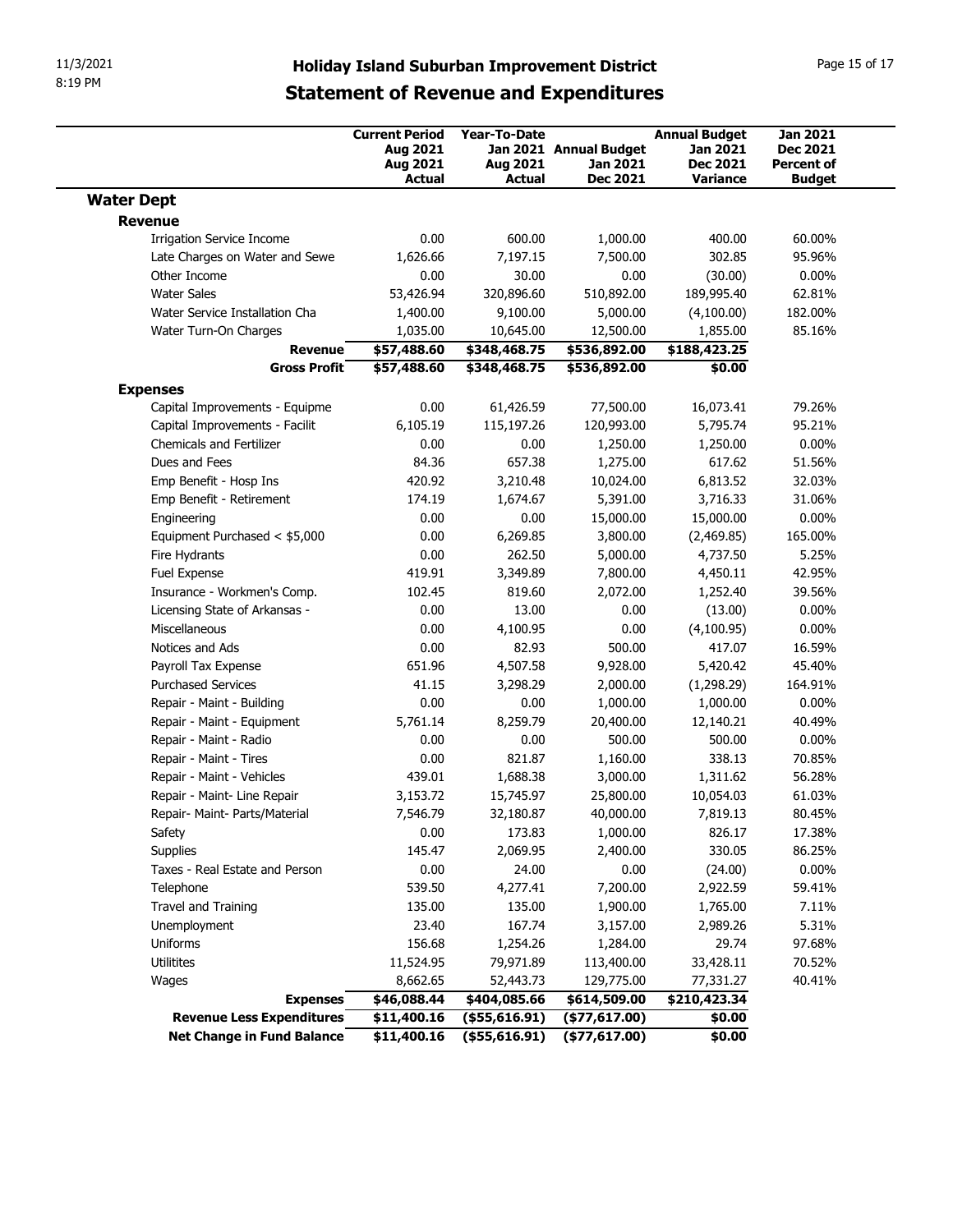| 11/3/2021            |                            |                                                                                                     |                                           |                                                       |                                                                        | Page 16 of 17                                                            |
|----------------------|----------------------------|-----------------------------------------------------------------------------------------------------|-------------------------------------------|-------------------------------------------------------|------------------------------------------------------------------------|--------------------------------------------------------------------------|
| 8:19 PM              |                            | <b>Holiday Island Suburban Improvement District</b><br><b>Statement of Revenue and Expenditures</b> |                                           |                                                       |                                                                        |                                                                          |
|                      |                            | <b>Current Period</b><br>Aug 2021<br>Aug 2021<br><b>Actual</b>                                      | Year-To-Date<br>Aug 2021<br><b>Actual</b> | Jan 2021 Annual Budget<br>Jan 2021<br><b>Dec 2021</b> | <b>Annual Budget</b><br><b>Jan 2021</b><br><b>Dec 2021</b><br>Variance | <b>Jan 2021</b><br><b>Dec 2021</b><br><b>Percent of</b><br><b>Budget</b> |
|                      |                            |                                                                                                     |                                           |                                                       |                                                                        |                                                                          |
| <b>Fund Balances</b> |                            |                                                                                                     |                                           |                                                       |                                                                        |                                                                          |
|                      | Beginning Fund Balance     | 21,299,811.74                                                                                       | 19,807,758.50                             | 0.00                                                  | 0.00                                                                   | $0.00\%$                                                                 |
|                      | Net Change in Fund Balance | 79,053.40                                                                                           | 1,571,106.64                              | 346,235.00                                            | 0.00                                                                   | $0.00\%$                                                                 |
|                      | Ending Fund Balance        | 21,378,865.14                                                                                       | 21,378,865.14                             | 0.00                                                  | 0.00                                                                   | $0.00\%$                                                                 |
|                      |                            |                                                                                                     |                                           |                                                       |                                                                        |                                                                          |
|                      |                            |                                                                                                     |                                           |                                                       |                                                                        |                                                                          |
|                      |                            |                                                                                                     |                                           |                                                       |                                                                        |                                                                          |